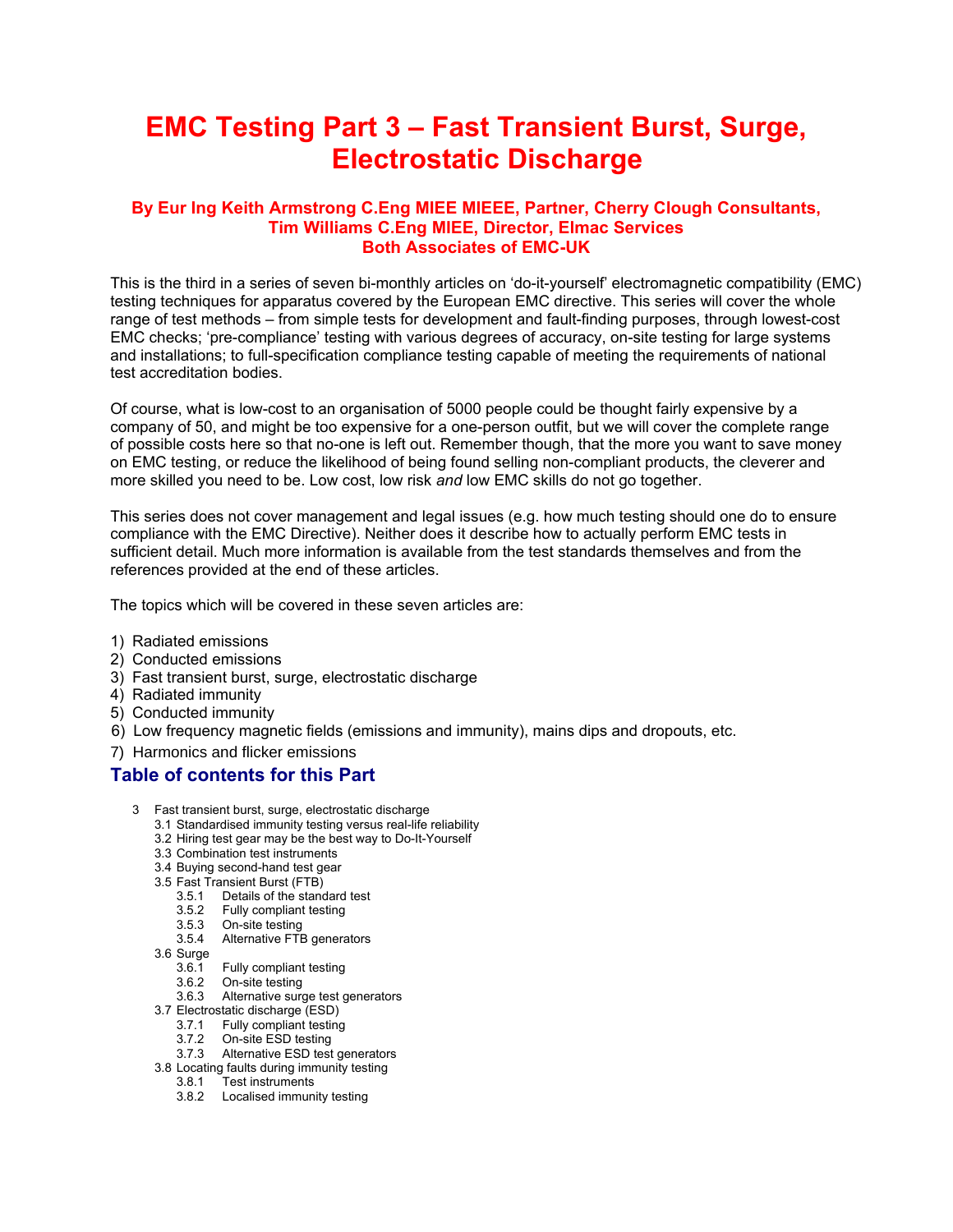# **3 Fast transient burst, surge, electrostatic discharge**

Part 0 of this series [1] described the various types of EMC test that might be carried out, including:

- Development testing and diagnostics (to save time and money)
- Pre-compliance testing (to save time and money)
- Full compliance testing
- QA testing (to ensure continuing compliance in volume manufacture)
- Testing of changes and variants (to ensure continuing compliance).

And Part 0 also described how to go about getting the best value when using a third-party test laboratory [1].

This part of the series focuses on testing conducted emissions to the EN standards for typical domestic / commercial / industrial environments. Other kinds of immunity tests may be required by the EMC standards for automotive, aerospace, rail, marine and military environments. In particular, the conducted transients and surges in an automotive environment (internal combustion engine with spark ignition, driving an alternator, which charges a battery) can be very different indeed from those typical of a building connected to a 230/415V mains power supply, as shown by ISO 7637 [2], for example. These industries have over the years developed their own test standards based on their own particular kinds of disturbances, for reliability reasons.

**IMPORTANT SAFETY NOTE:** Some of these tests involve electrically hazardous conductors (e.g. mains), and/or hazardous voltages or energies. These tests can be dangerous, and all appropriate safety precautions must be taken. If you aren't *sure* what safety precautions are needed, ask an expert.

The basic EN test methods described here are identical to the basic IEC test methods (e.g. EN 61000-4-4 is identical to IEC 61000-4-4), so this article may also be of use where non-EU EMC specifications apply.

#### **3.1Standardised immunity testing versus real-life reliability**

These three immunity tests use carefully-defined generators with carefully-defined waveforms and test set-ups to try to achieve a repeatable test. There is plenty of experience to show that the tests are not as repeatable as one might wish, and the standards are continually being developed to try to improve this (read [3] for more on this issue).

But it is important to realise that these standards do not necessarily simulate the real-world electromagnetic disturbances very well. The waveforms specified by their tests are more likely to reflect what it is possible to generate cost-effectively and repeatably in a laboratory instrument, than be an accurate simulation of the disturbance waveforms present in real applications.

For example, the fast transient burst test aims to simulate the disturbances created by a 'showering arc' at the contacts of an ordinary AC mains switch or relay contacts as it opens. The inductance of the mains cable (plus any in the load) causes a flyback voltage at the instant the current is interrupted, and the flyback voltage rises until it is sufficient to break down the air gap at the contacts and make an arc. When the arc stops the flyback occurs again, this time with the contacts slightly further apart. So during the opening of a switch or relay contact the transients generated can look something like Figure 3A, starting off with a low amplitude and a high frequency (could be MHz) and with rising amplitude and falling frequency as the contact gap widens. Compare this with the waveform of the standard EN 61000-4-2 test in Figure 3C, which uses a constant amplitude and frequency (5kHz).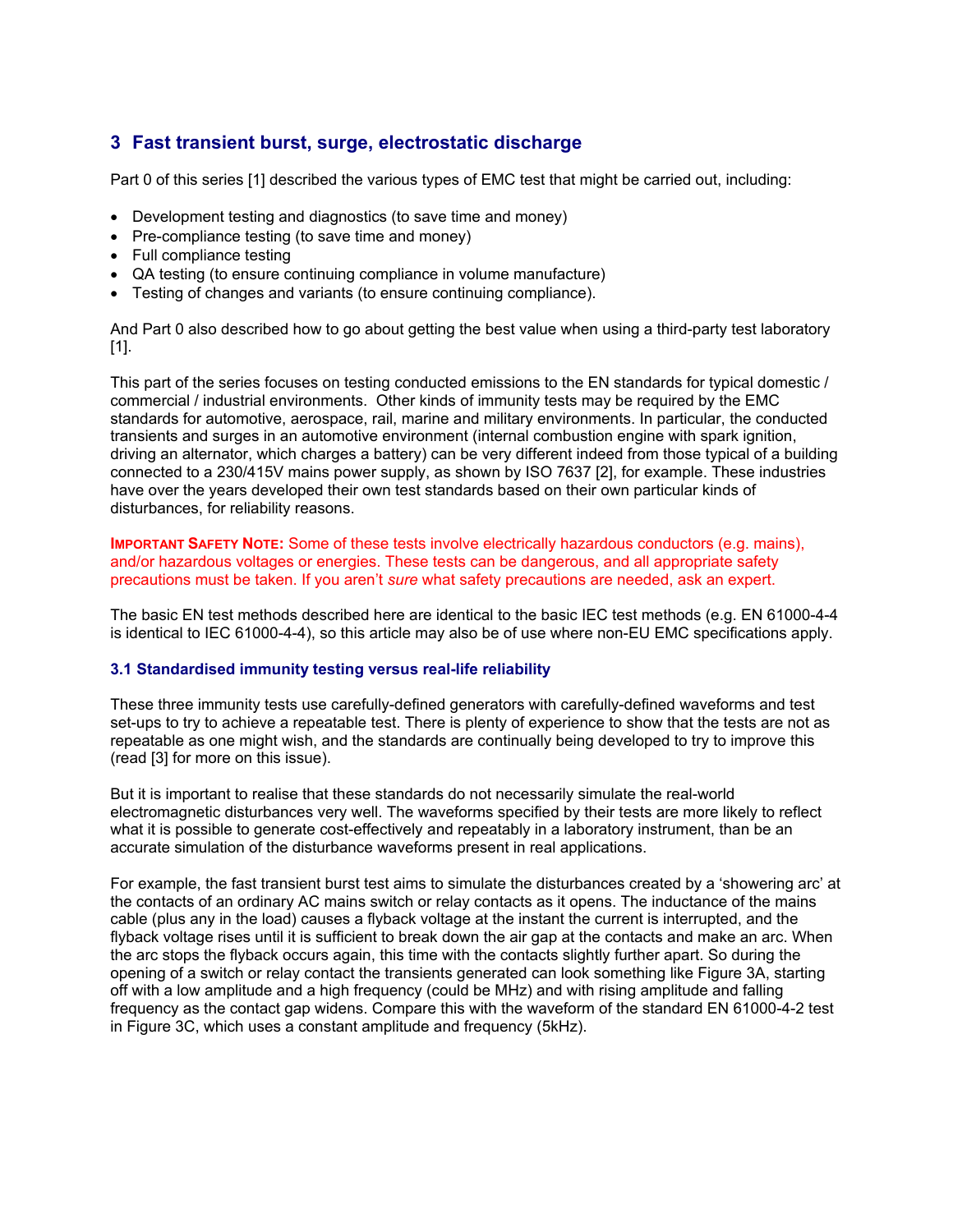

It is true to say that a product designed to meet these standards will generally be more reliable (all things being equal) than one which has been designed with little or no thought to surviving these disturbances and no testing. But meeting these standards *does not* guarantee freedom from errors or failure in the field due to the disturbances represented by these three standards.

For example, surge testing according to EN 61000-4-5 is called up by the generic standards and most of the other immunity standards harmonised under the EMC directive, usually at the level of ±1kV for line-toline surges and ±2kV for line-to-ground. However, it is well known (and recognised by some lightning protection standards) that in Europe and the USA at least the mains power in typical urban buildings will suffer from line-to-ground surges of 6kV at least once per year. This is caused by normal thunderstorm activity in the local area, not direct strikes, and applies to buildings which do not have lightning protection systems designed to protect electronics. Rural buildings whose mains supply is carried by overhead conductors, can reckon on experiencing many tens or hundreds of 6kV surges every year, depending on the length of their overhead line.

The figure of 6kV arises because the typical domestic-style mains sockets flash-over at their rear connections at around this voltage and so act like spark-gap suppressers. In industrial premises mains distribution using three-phase supplies fitted only with the larger three-phase mains sockets might suffer from line-to-ground surges of well over 6kV due to the increased flash-over voltage of these sockets. It is ironic that in buildings whose mains wiring has poor quality insulation, the maximum surge voltages can be much less – due to the accidental spark-gaps (which are also fire hazards) created by the poor quality wiring.

One of the authors has experience of a mains power supply module widely used in Europe that suffered from an excessive failure rate. This turned out to be due to the fact that the creepage and clearance distances between the track to the gate of a switching power FET and the earthed chassis were inadequate at over 5kV (when testing with the EN 61000-4-5 waveshape). These modules would clearly pass all the immunity standards harmonised under the EMC directive, but were almost certain to fail at least once per year in most indoor urban environments in Europe and the USA.

Another example relates to electrostatic discharge (ESD). The test standard called up by EMC directive harmonised immunity standards is EN 61000-4-2, but this only covers personnel discharge (e.g. from people's fingers, keys, etc.). Leaving aside questions about the accuracy of its simulation of actual personnel ESD events into a variety of real-life load impedances, it does not even try to address other types of ESD events which may be very important in real-life applications, such as furniture ESD and machine ESD. Machine ESD can be very severe indeed in some industries, especially where webs of insulating material (paper, plastic film, etc.) or insulating gases, dusts (e.g. flour) or liquids are processed. Even a motor running in plastic bearings can generate severe ESD events between its rotor and its stator.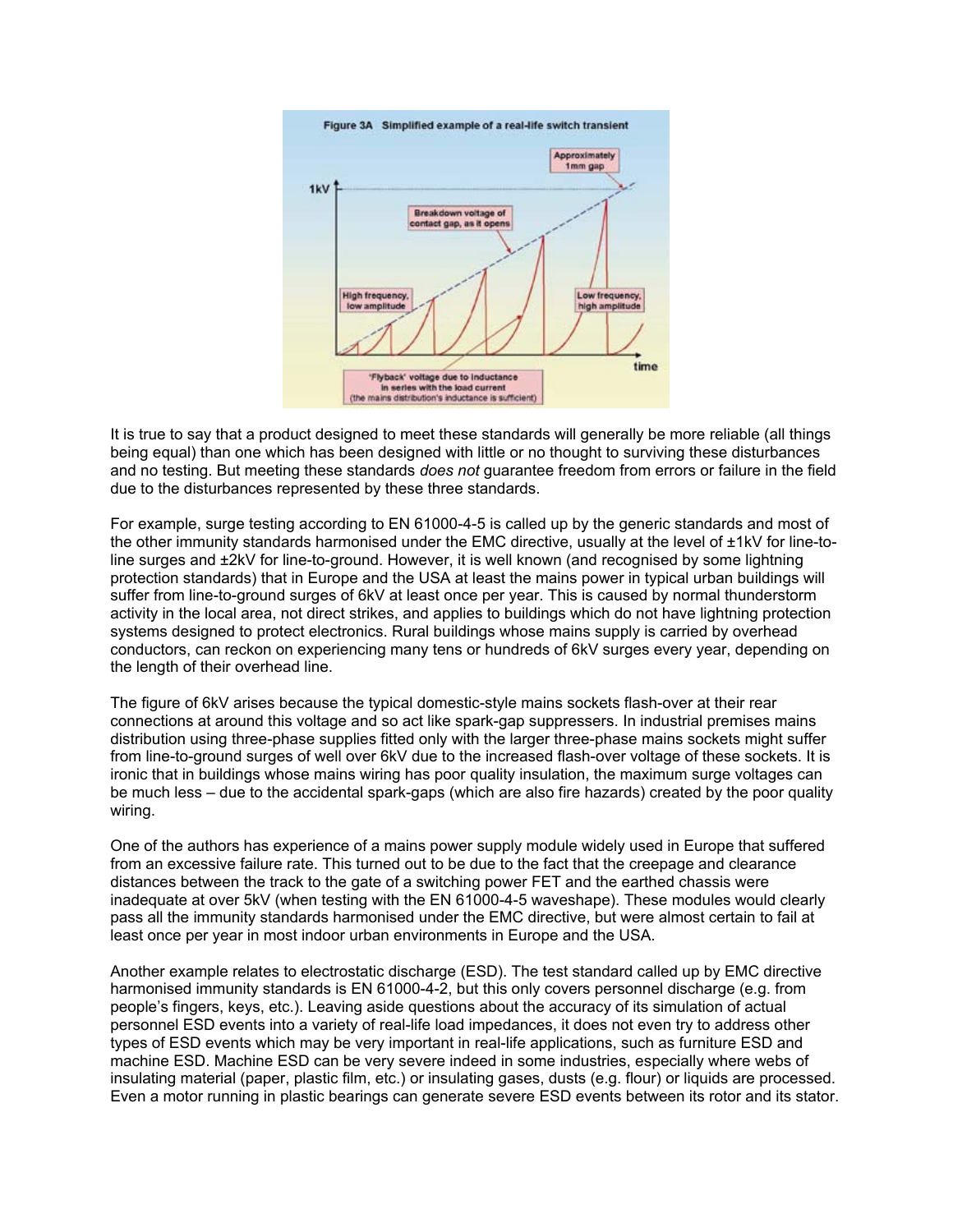There are almost as many possible ESD waveshapes as there are applications with machine-ESD problems.

So, where it is desired to create reliable products, the EMC immunity work done should go beyond the standard EMC directive immunity tests:

- Consider whether the test levels on the standard EMC directive immunity tests should be increased to address the real-life situation for disturbances with a similar waveshape.
- Consider whether the real-life disturbances in the intended environment are sufficiently different from the EMC directive's standard tests to make a different type of test necessary.
- Where a standard test method does not exist to cover your real-life environment, with a little ingenuity it is often possible to design your own fast transient burst, surge, or electrostatic discharge tests that simulate the expected environmental threats. Sometimes this requires little more than replicating whatever it is that is causing the threat (e.g. a 10kVA transformer and its on/off contactor) or – if this would require too much work – taking prototype products to where the threat exists.

The financial rewards of producing reliable products can be very great indeed, as one UK manufacturer discovered when they spent £100,000 on redesigning their products to comply with the latest EMC directive immunity standards, and then discovered that as a direct result their warranty costs fell by £2.7 million per year.

#### **3.2 Hiring test gear may be the best way to Do-It-Yourself**

Unlike the emissions tests described in Parts 1 and 2 of this series [1] [4], using alternative test generators for these three tests cannot give any confidence whatsoever that compliance tests to the proper standards would be passed (even though such tests may be valuable for improving the reliability of a product).

Many rental companies have stocks of the calibrated test gear needed to do FTB, Surge, or ESD tests properly, and will rent them out for daily, weekly, or monthly periods. The easiest way to perform these tests with reasonable accuracy and lowest cost is often to hire the equipment and do the tests yourself.

The test set-ups for these tests are not difficult to achieve in a typical manufacturing company, as they don't need special test chambers or open area sites, at the most just an area of ground plane and a wooden table. EMC test laboratories often do these tests inside metal shipping containers or low-cost shielded rooms, but this is to help prevent the tests interfering with other EMC tests that might be going on nearby. Where nothing very sensitive is nearby, such precautions are not needed.

With enough skill and attention to detail, hired test gear can readily be used to do fully compliant testing on these three immunity tests.

#### **3.3Combination test instruments**

A few EMC test equipment manufacturers now supply combination immunity testers. A typical example is the unit shown in Figure3B, which costs in the order of £9,000 when the options and accessories for EN 61000-4-2, -4, and –5 are specified.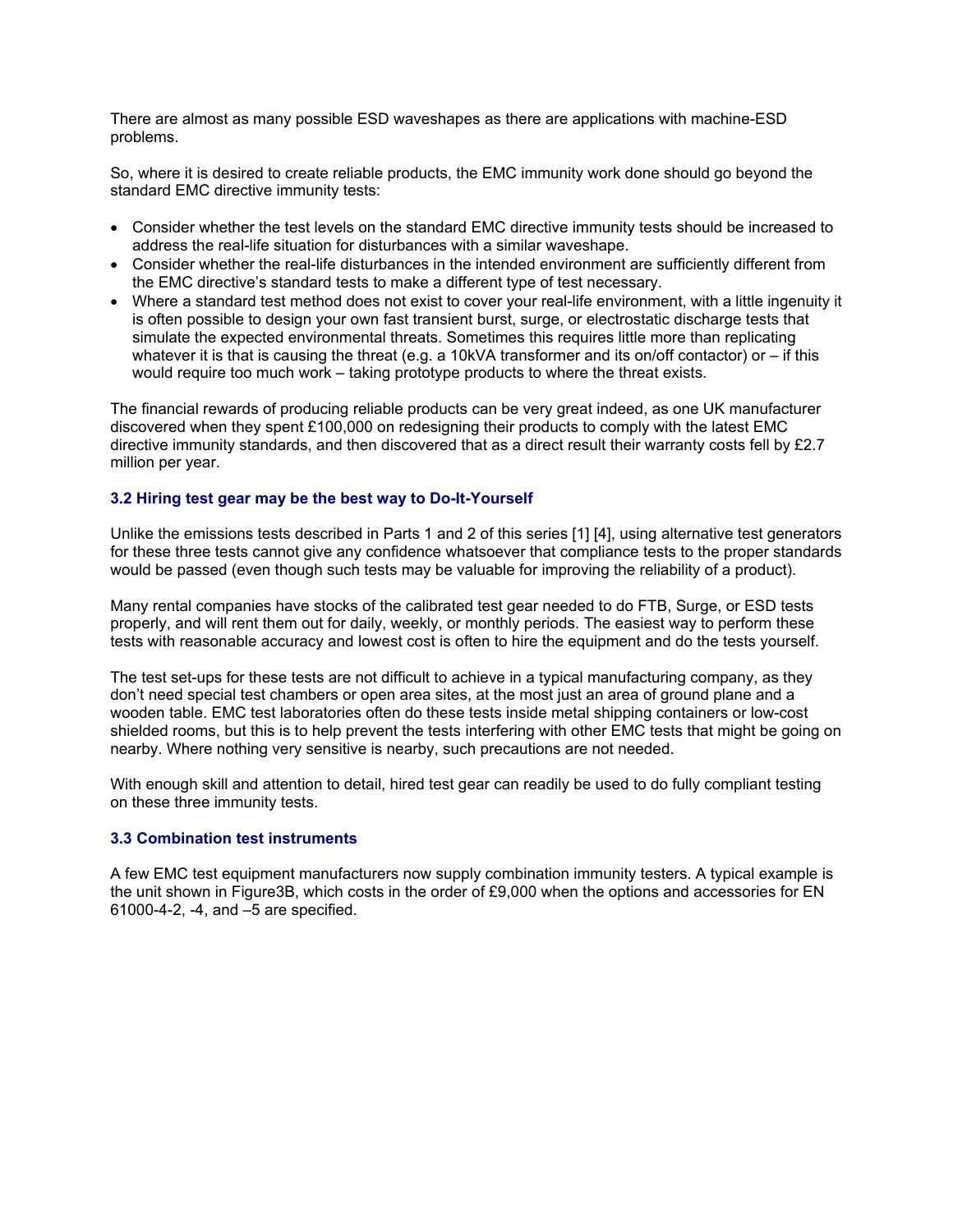

As a means of saving space, weight, and cost, these combination instruments are an excellent way to achieve compliant testing on your own premises. If you find you are hiring test gear frequently or for long periods, it is a good idea to do a financial analysis based on a two-year break-even to see if it is worth buying the test gear outright.

# **3.4Buying second-hand test gear**

Some rental companies sell off their rental equipment after a few years, and second-hand test gear is also available from a number of other sources. An un-expired calibration certificate on a second-hand purchase is well worth having, if only because it makes the possibility of expensive repairs to achieve your first calibration less likely.

When buying second-hand immunity test gear it is very important indeed to check that it is capable of testing the versions of the standards that you need to use. Some of the test gear is only available secondhand because it is not capable of performing compliant tests to the latest versions of the relevant immunity standards. Such equipment should cost less than compliant test gear, and may still be useful for preliminary investigations where money is tight.

# **3.5 Fast Transient Burst (FTB)**

#### **3.5.1 Details of the standard test**

The FTB test aims to simulate the disturbances created by a 'showering arc' at the contacts of ordinary AC mains switches or relay contacts as they open, due to the flyback voltages caused by inductive energy storage in the current path. Figure 3C shows the standard waveform for the EN 61000-4-4 FTB test. It consists of a single unidirectional impulse repeated at a 5kHz rate in bursts lasting 15 milliseconds each, with three bursts per second. Figure 3D shows the basic scheme of the waveform generator and Figure 3E shows the standard test set-up. These three figures are all developed from the EN 61000-4-4 standard.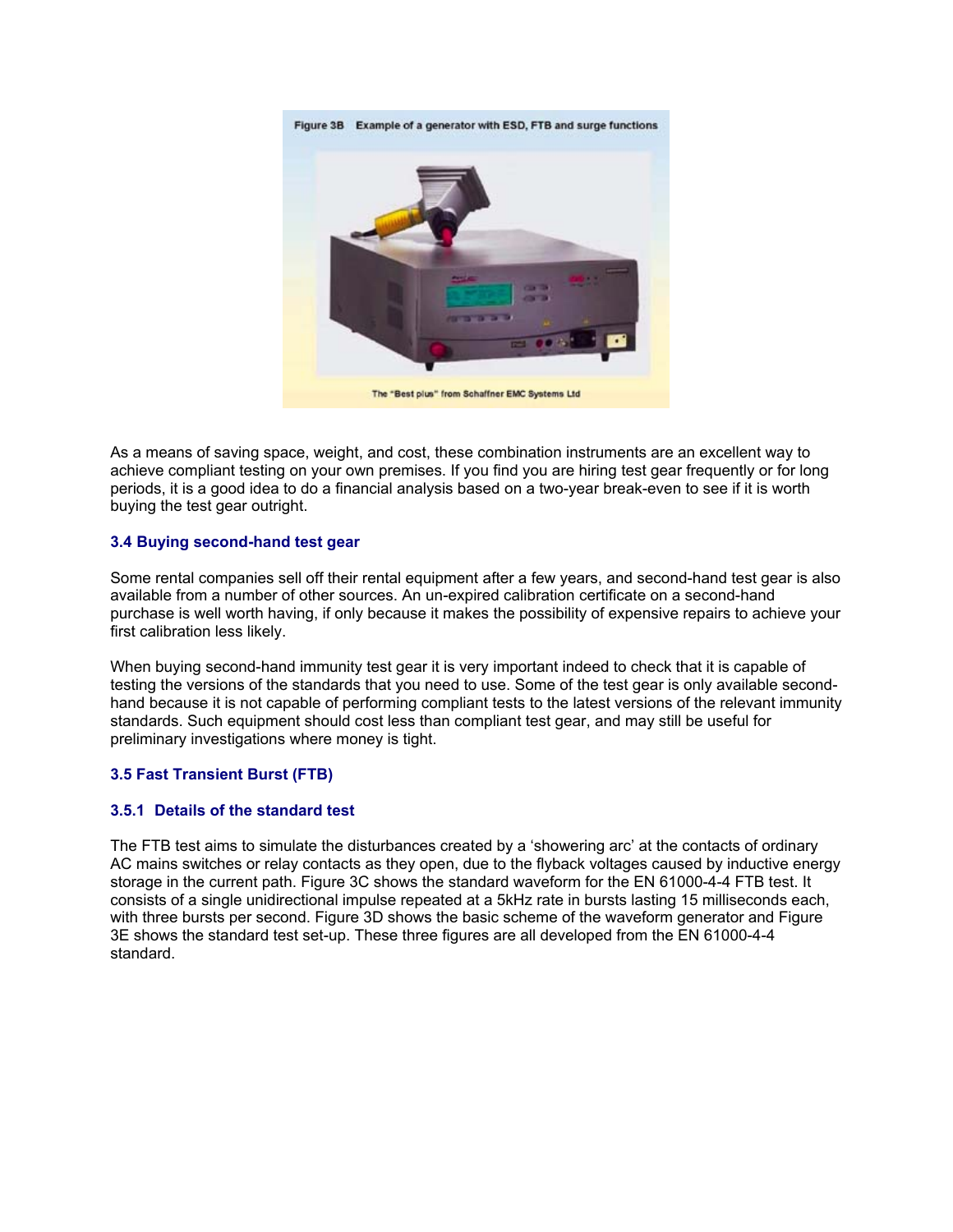





Anyone wishing to perform an FTB test should have a copy of the relevant version of the basic test standard EN 61000-4-4 and follow it as closely as they need to for the test accuracy they require, or can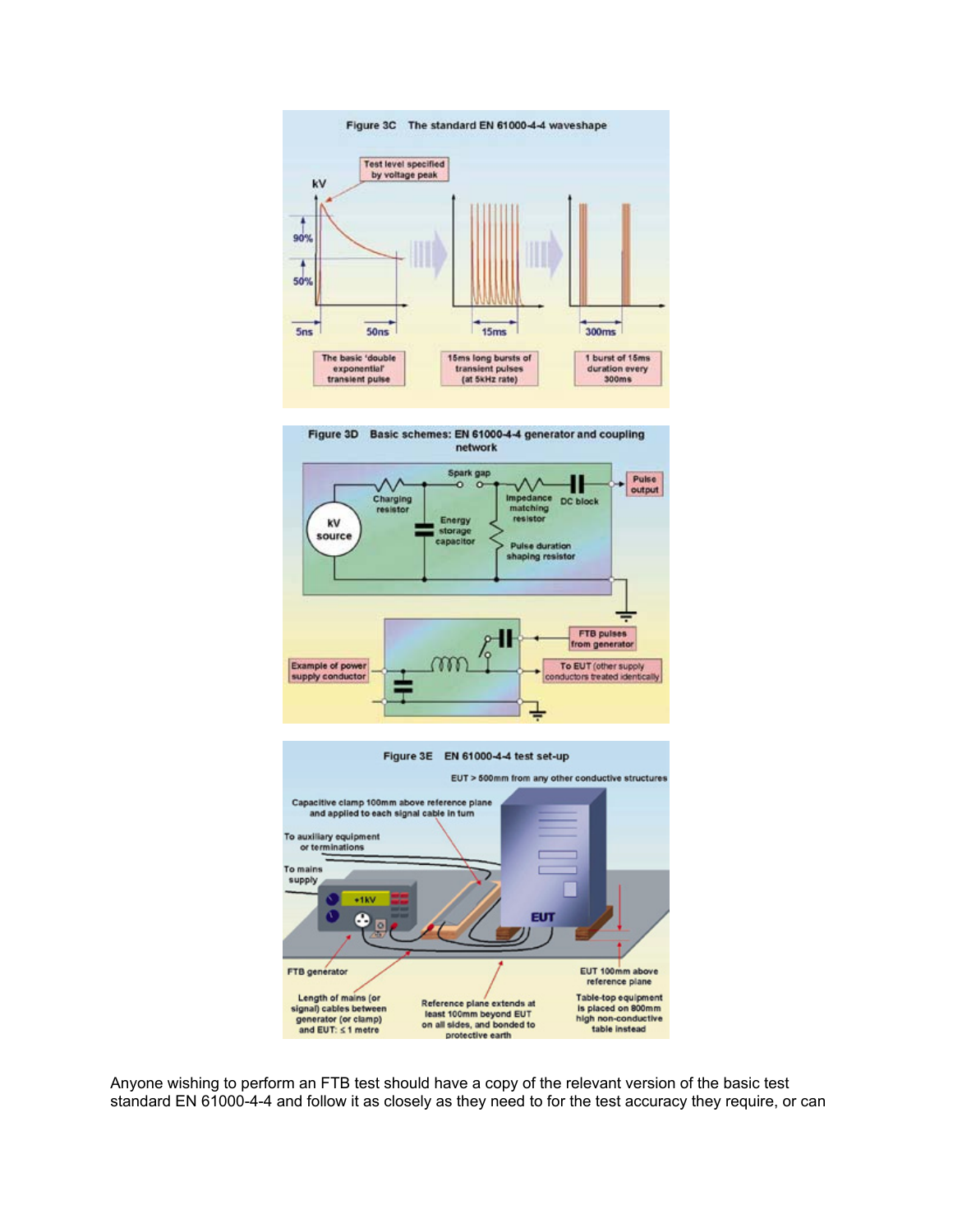achieve with their test gear.

AC and DC power cables have the transient bursts injected directly into them via specified couplingdecoupling networks (CDNs). These CDNs are contained within proprietary FTB test instruments, but can also be made by following the instructions and schematics in EN 61000-4-4.

Signal and data cables have the transient bursts injected via a specified capacitive clamp. These clamps are easily made using common materials by following the detailed construction drawing in figure 5 of EN 61000-4-4. The clamp can also be replaced with wound tape or conductive foil 1 metre long that creates the equivalent capacitance to the standard clamp (100pF). Shielded 'Zippertubing' 1 metre long on an insulating support can be a simple alternative to a clamp.

Where the 1 metre length of the clamp or equivalent is too long, alternatives can be used as long as they give the equivalent capacitance, even to the extent of connecting the output of the generator directly to the cable screen or signal terminals via discrete 100pF capacitors (high-voltage ceramic type). Because of the lack of distributed coupling, these alternatives (especially the discrete capacitors) are likely to give different results from the standard clamp method so should be used with caution, and only where the 1 metre clamp can't be used.

When testing signal and data cables be aware that the capacitive clamp has no directionality, so any auxiliary equipment being used in the test set-up is also subject to the FTB on its cables. Suppression techniques may be needed for the auxiliary equipment (such as passing the cables through a bulkheadmounted filter in a screened-room wall, and/or clip-on ferrite cable suppressers) to allow the EUT's response to be measured correctly. Suppressers based on chokes and ferrites are preferred, as capacitive filters may prevent the signal cable from experiencing the coupled FTB as it will in a real application.

# **3.5.2 Fully compliant FTB testing**

The EN 61000-4-4 standard basically consists of three things: a description of the burst generator, a description of the test layout and instructions for the test procedure. We have seen the specified burst waveform in Figure 3C. This is calibrated into a 50Ω load, but of course the actual test load is anything but 50Ω, since it depends entirely on the EUT. Thus the waveform of the burst applied to the EUT may be different, and particularly, may vary between different models of compliant generator. This is a recognised problem with the standard as it exists at present, and an amendment is shortly to be published which will correct it, by requiring extra calibration steps. Note also that the applied test level is specified as the opencircuit peak voltage, not the calibrated voltage; again, this open circuit level is not the voltage which appears at the EUT, which depends on the ratio of generator source and EUT load impedances.

The FTB is a wideband phenomenon with spectral components up to hundreds of MHz, and therefore as with other RF tests, layout is important for repeatability. The coupling of the burst is strongly dependent on the EUT's stray capacitance to its surroundings. Layout aspects which must be observed are:

- The coupling of the EUT and generator to the ground plane. You cannot perform a compliant FTB test without a ground plane. It must be at least 1m square, and should extend beyond the EUT by at least 10cm all round. The burst generator is bonded to it – by a short strap, not a length of wire, and this means that the generator will normally sit on the floor, not on an adjacent table. (This makes remote software control of the generator more desirable, as a remedy for backache. Alternatively the ground plane could be at table-top height, as long as other distances are maintained.) The EUT is spaced from the ground plane by 10cm or, for table-top equipment, 80cm. The 80cm high wooden table is used here as in many other EMC tests.
- Clear distance around the EUT. The minimum distance from the EUT to all other conducting structures – and this includes the test generator and capacitive coupling clamp, a condition which is sometimes forgotten – must be 0.5m. The coupling clamp itself must also have a clear distance around it of at least 0.5m.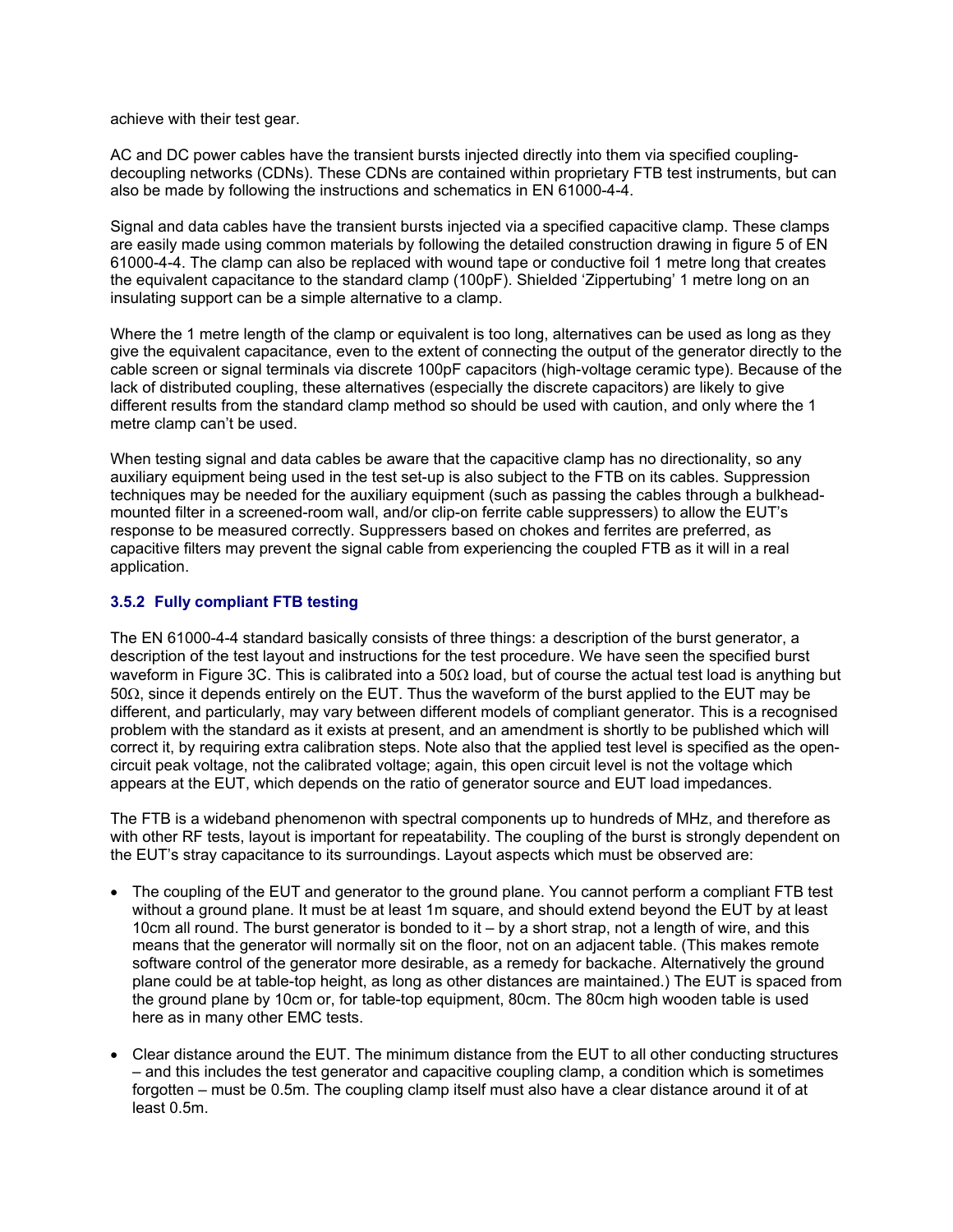- Earthing of the EUT: if it will be separately earthed in the real installation, then it must be connected to the ground plane in a representative manner, otherwise no connection is made.
- Cable layout: the distance between the EUT and the coupling network or clamp must be 1m or less. Long cables should be coiled with a 40cm diameter, 10cm above the ground plane – note that this differs from the treatment prescribed for emissions tests. It is wise to maintain the cable separation of at least 10cm from the ground plane under all conditions and for all cables, not just the one being tested.
- The capacitive clamp itself must be directly bonded to the ground plane. This introduces a conflict for EUTs which have cable entries greater than 1m above the floor, since either the cable must be further than 1m from the clamp or the clamp has to be raised above the floor. There is no firm guidance on resolving this problem, but we would suggest that it is more important to bond the clamp to the floor so that the induced stress is repeatable at that point, and accept a longer cable, as long as its route is carefully controlled. But there may be arguments for the alternative approach in some circumstances.

The procedures for applying the bursts are generally straightforward – the standard requires at least one minute for each coupling mode, which for a repetition period of 300ms means at least 200 bursts. The product or generic standard being invoked will determine which ports are tested. In contrast to the other tests, only the specified test level need be applied, although you may well want ramp through the levels to check for lower- and higher-level susceptibilities. For the clamp application, this means that only two minutes' testing is needed per port, once in each polarity.

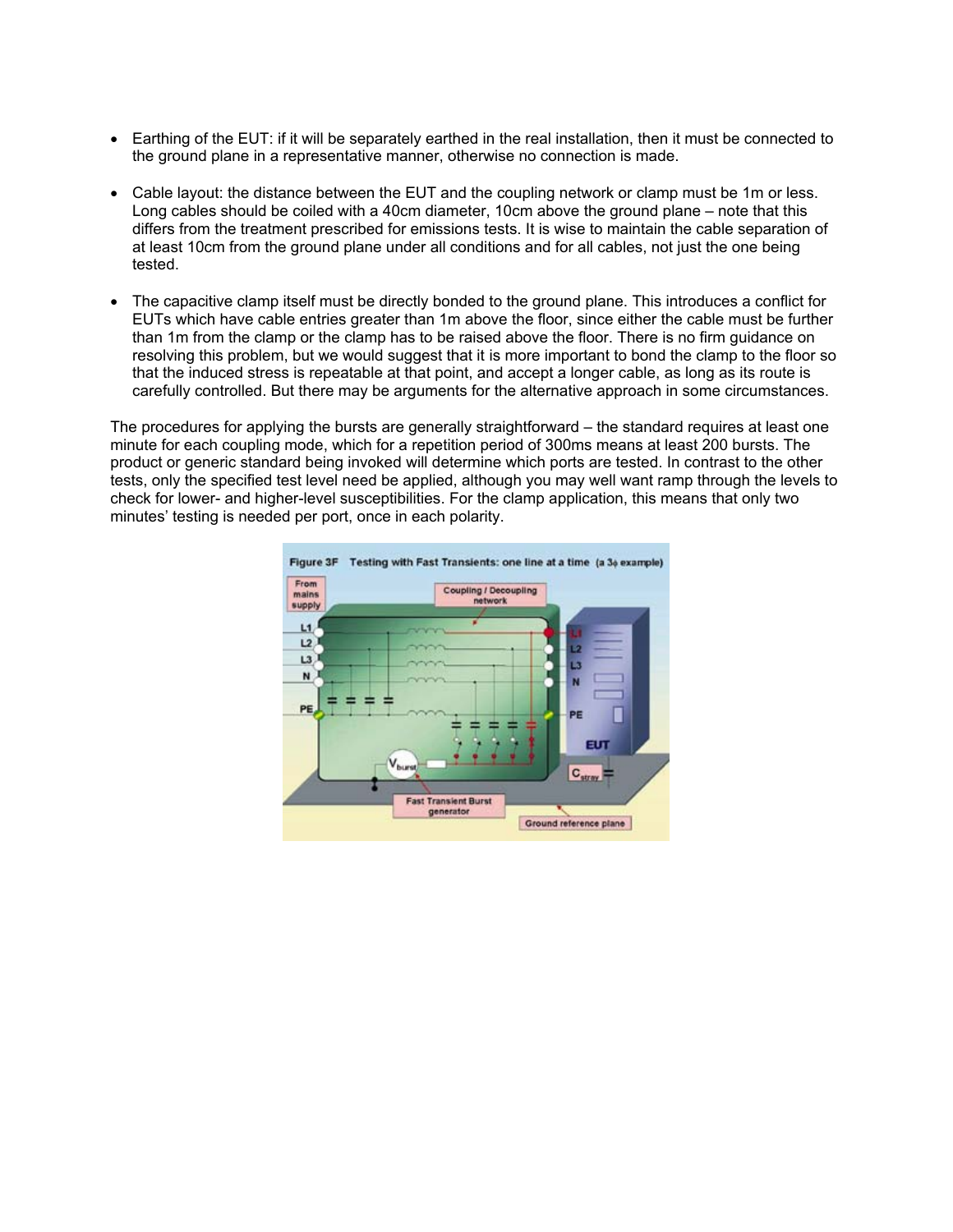

For mains supply tests, you have the possibility of applying the bursts to any combination of the supply wires: L, N, E, L+N, L+E, N+E, and L+N+E (for single-phase earthed supplies), since all of these are tested with a voltage that is referred to the ground plane. The standard merely shows an "example" of coupling via a coupling/decoupling network, and does not mandate any particular combination (see Figures 3F and 3G). A few early product and generic standards refer to testing with EFT bursts in "common mode", which could be interpreted as requiring application to L+N+E only. The issue from the point of view of compliance could be significant, since immunity often varies markedly between these different modes of application. As a general rule, we would advise you to apply all the separate combinations, since in a real situation the coupling could be dominated by any particular one of them.

# **3.5.3 On-site testing**

On-site FTB testing to EN 61000-4-4 is easy to do, because of the relatively simple test set-ups required, the portability of the test gear, and the fact that suitable methods are described by the standard. Chapter 10 of [5] also describes on-site FTB testing, which requires the use of a 1 metre square reference plane. On-site testing is best restricted to proving that an installation is not susceptible, rather than declaring EMC conformity for a product using the 'standards' route. However, an EMC Competent Body could well accept on-site testing when following the Technical Construction File (TCF) route to EMC compliance, especially for custom equipment intended for a specific site.

Figure 3H shows an example of on-site testing of the mains lead of an industrial cabinet. In this case the generator did not use the 1 metre square additional plane specified by the standard so there would be some increased variability expected in the results.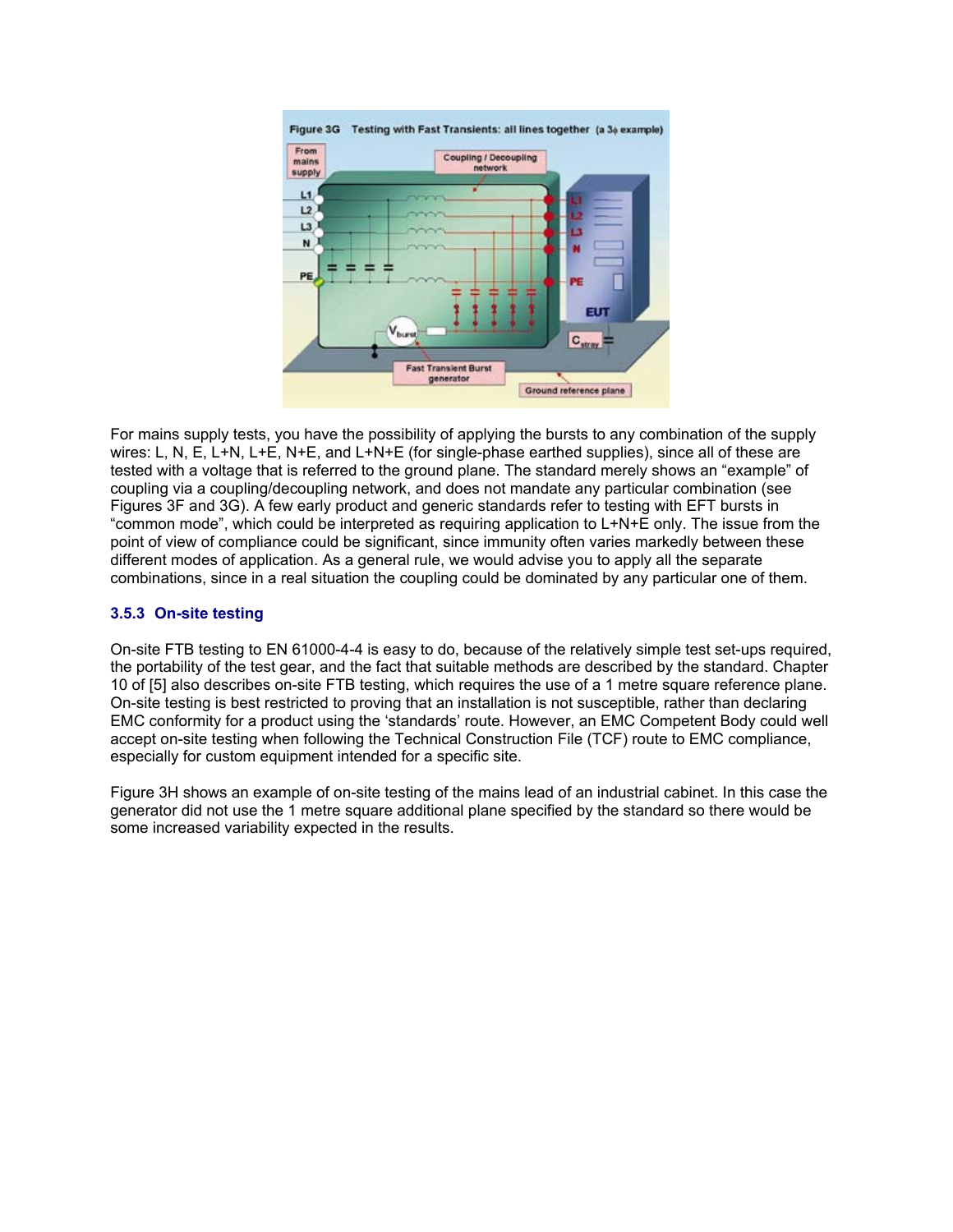Figure 3H Example of on-site FTB testing of industrial equipment



The variability of non-standard test set-ups may be able to be offset to some degree by overtesting, say by testing at up to double the level required by the relevant immunity standard. Of course, the nonstandard test method might already be making it a more aggressive test, so increasing the test level might result in a very aggressive test indeed and lead to over-engineering of the product. This is part of the price you pay when you deviate from the standard test method.

#### **3.5.4 Alternative FTB generators**

**IMPORTANT SAFETY NOTE:** *Never* use an unsafe test method or take risks with electricity. If you haven't been fully trained in electrical safety, call in someone who has (and who passed the exams).

A wonderful variety of showering arc simulators exist in companies all over the world, some of them very hazardous to use. An old favourite which is perfectly safe providing the basic electrical safety precautions are taken, is the 'chattering relay' test shown by Figure 3J.



The chattering relay can be used in a wide variety of ways to generate radiated and/or conducted disturbances. If it is supplied via a safety-isolating transformer (or from a floating DC supply) with sufficient voltage withstand, the bottom side of the coil could be connected to the reference plane (or to any other conductor) and the top of the coil (the node that connects to the relay contact) could be connected via a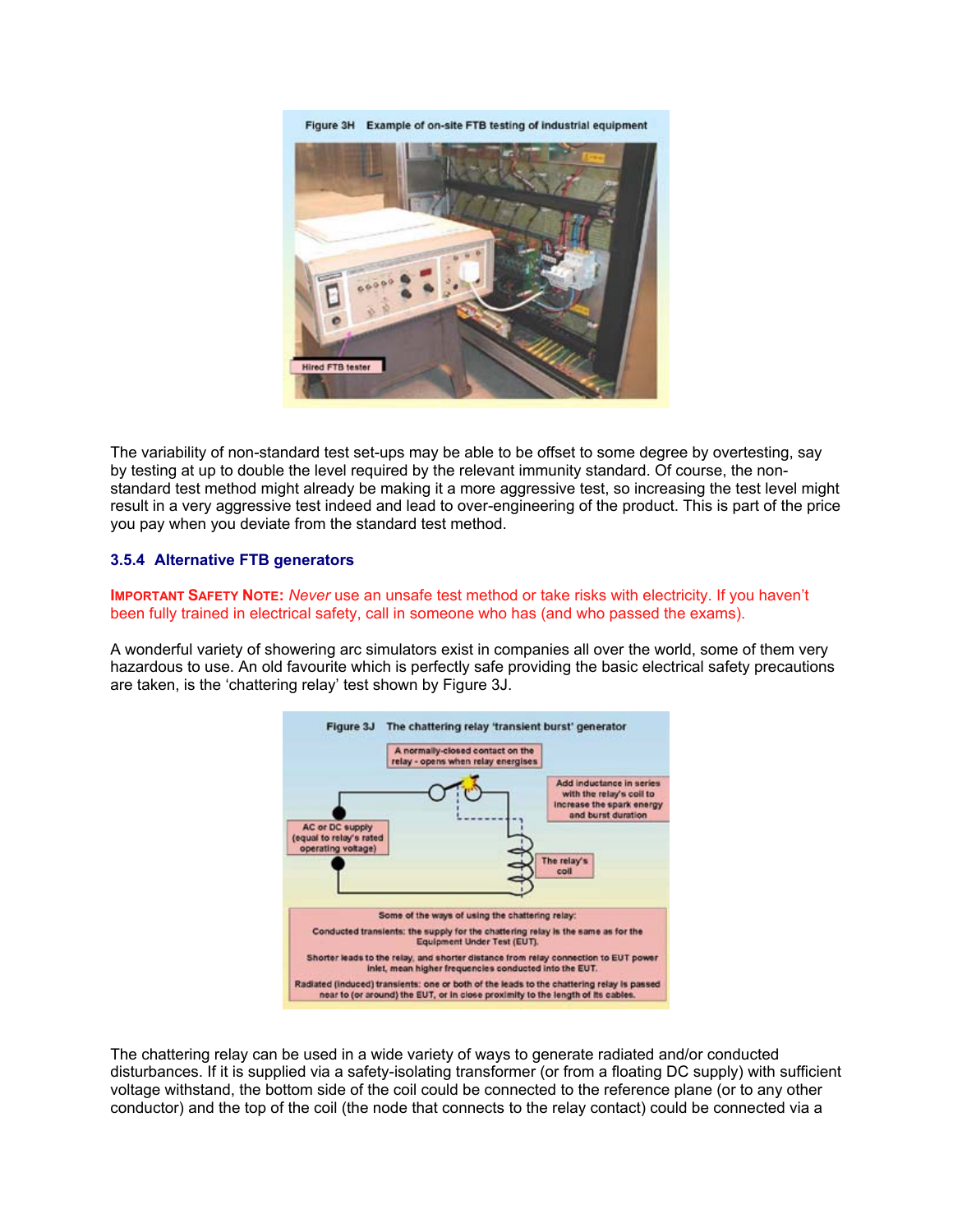high-voltage ceramic capacitor to any conductor. This would allow transients to be generated from line-toline (i.e. differential mode) and each line-to-ground, or all lines-to-ground (common mode).

A popular alternative to the chattering relay is the electric bell. The actual bell dome should always be removed, to avoid the risks of physical injury to the test engineer by nearby colleagues (noise isn't so annoying when it is you that is making it). The electric bell has the advantage that the relay contact gap can usually be adjusted to increase the frequency (at decreased amplitude) or decrease the frequency (at increased amplitude) – a degree of control that is not usually available with relays.

#### **IMPORTANT SAFETY NOTE:** Don't forget that the sparks from chattering relays or electric bells can easily ignite flammable materials.

Such simple transient generators can be used as very low-cost alternatives to proper EN 61000-4-4 test instruments. Their usefulness can be increased by golden product testing on a particular product (see section 1.9 of [1] for more on this). They may then be useful for QA testing in production or for testing new variants or new products that use the same circuit techniques and exactly the same ICs. When alternative sources of ICs are used, or significant changes made to any aspect of the design (including software) the correlation with 'proper' FTB testing is lost and would need to be re-established by a new golden product.

However, as mentioned in 3.1 above, it may be that the home-made transient test is *more* representative of the real-life operating environment of the product than is the standard EN 61000-4-4 test. In such cases the test circuit (e.g. a 10kW motor and on/off contactor) should be set-up and related physically to the EUT as close as possible to the real-life situation (proximity, connections to the same supplies, etc.). In the case of a rotating device such as a motor, the energy stored in the rotating parts can significantly affect the transients and surges which are injected into the supply at switch-off, so it is better if the relay or contactor is operated in such a way as to allow the motor sufficient time to speed up and slow down.

When self-declaring compliance to the EMC directive using the 'standards route', even if chattering relay or similar tests have been done to simulate the operating environment and help achieve reliability, it is still best to test to (and pass) EN 61000-4-4 to help avoid the possibility of legal challenges in the future.

But when following the Technical Construction File (TCF) route it may be possible to persuade your Competent Body that the tests you have done represent the environment that the product is going into, and there is no need to apply EN 61000-4-4 as well. This is most likely only possible for custom-designed industrial equipment going into known sites, and not for portable products or equipment which could be used in a range of premises.

#### **3.6Surge**

The surge test aims to simulate the effects of lightning on AC power supplies and any long cables. 'Long cables' is usually taken to mean metallic interconnections longer than 10m between different items of equipment which are themselves some metres apart, or outdoor cables.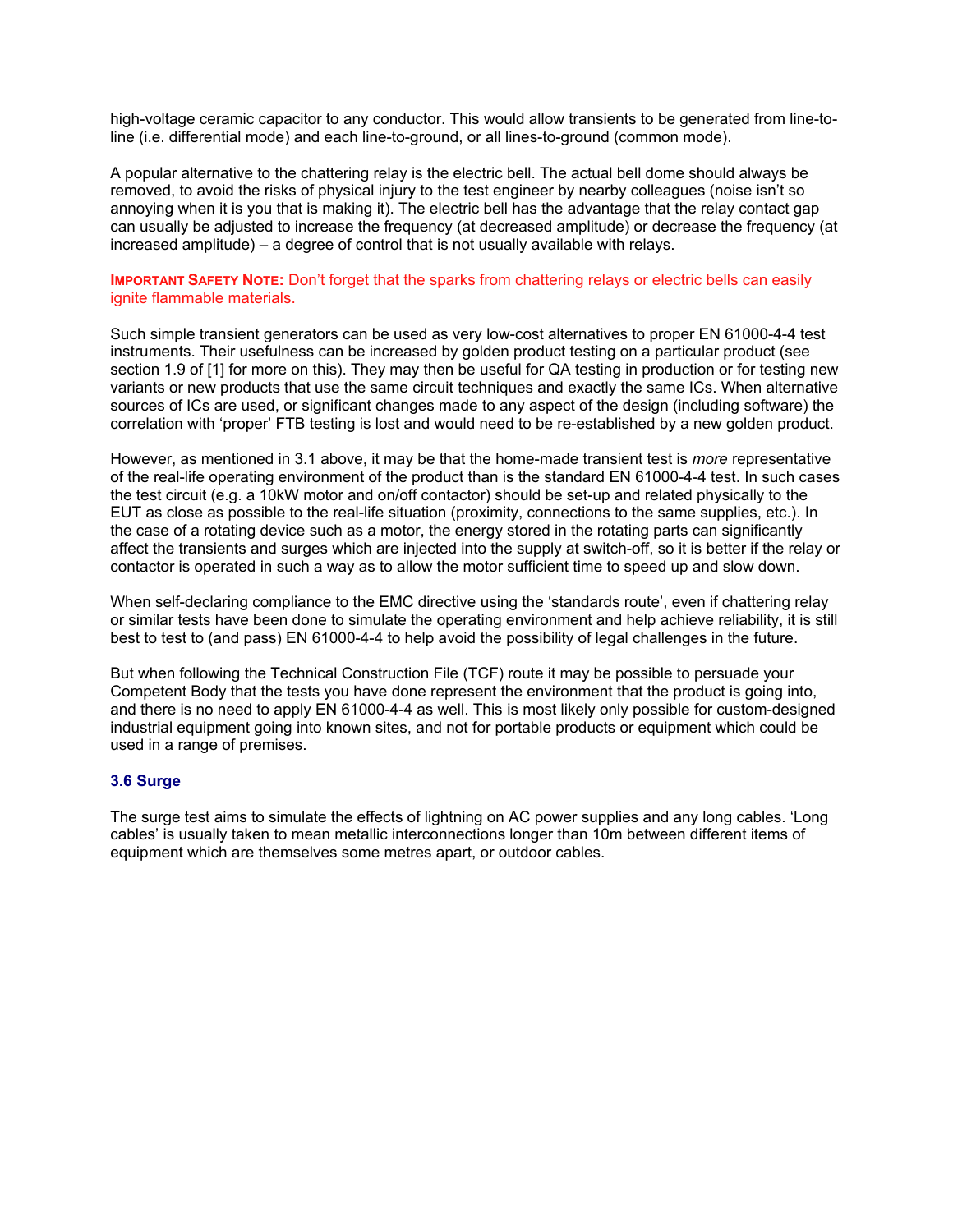

Figure 3K shows the standard waveform for the EN 61000-4-5 surge test, which is a single unidirectional impulse specified by two waveforms at the same time: as a 1.2/50µs voltage impulse into an open-circuit, and as a 8/20µs impulse into a short-circuit – leading to its common name: the 'combination wave'. The standard surge waveform for testing telecommunication cables (that exit a building) has a broadly similar shape, with a 10µs rise time and 700µs fall time. When testing mains inputs the surges are applied (as a positive or negative voltages) at all the zero-crossings and the peaks in a cycle of mains waveform. Time is allowed between each impulse to avoid overheating surge protection devices (SPDs).

Figure 3L shows the basic scheme of a surge waveform generator and Figure 3M shows the standard test set-up. These three figures are all taken directly from the EN 61000-4-5 standard.

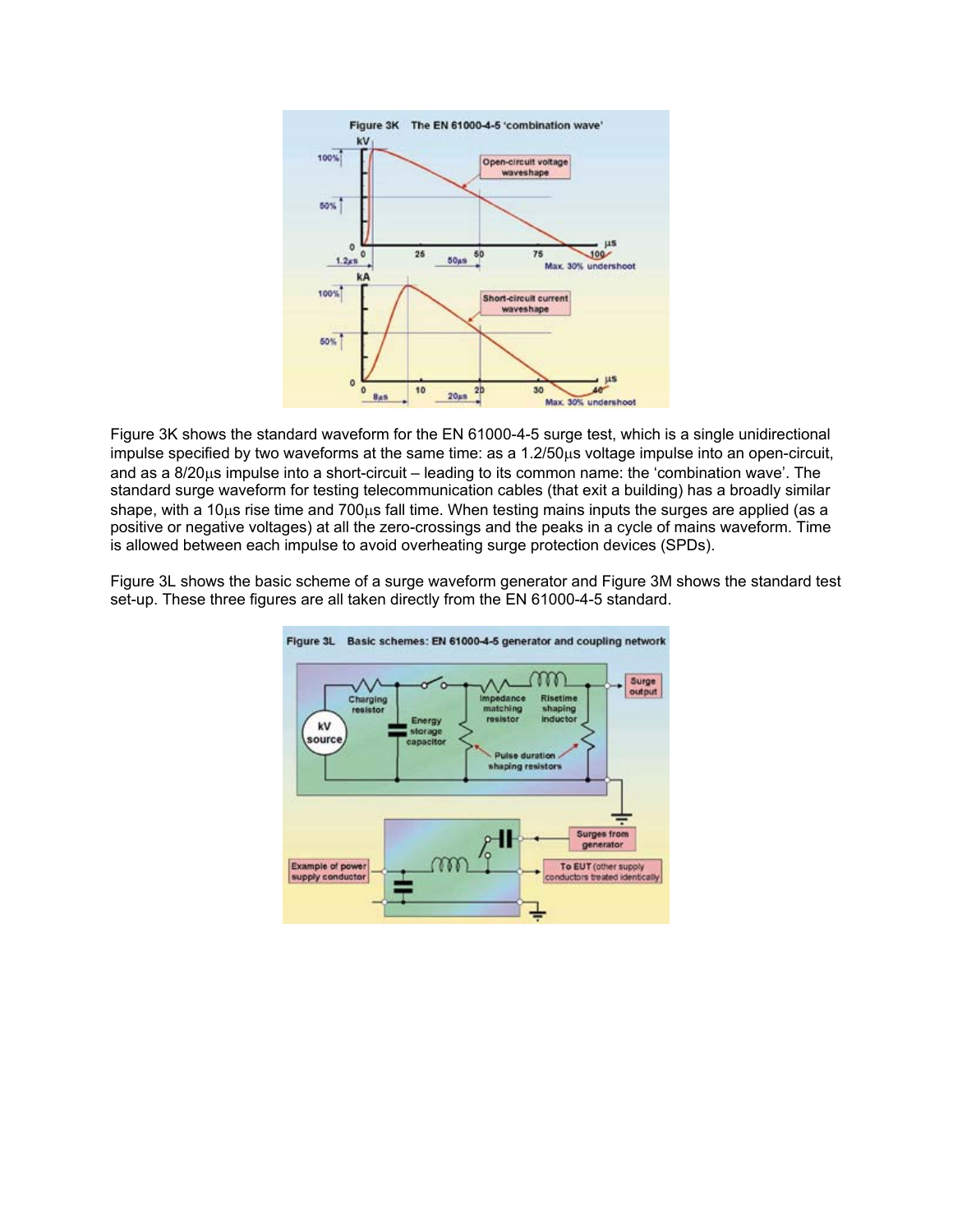

Anyone wishing to perform a surge test should have a copy of the relevant version of the basic test standard EN 61000-4-5, and follow it as closely as they need to for the test accuracy they require.

The frequency spectrum of the surge test is much lower than that in the FTB or ESD tests, and so the test set-up does not need a reference *plane* (of course it requires an earth, but ordinary wired earth connections will do.) But be aware that the surge current can reach kilo-amps, so the wiring between the generator and the equipment under test must be robust.

**IMPORTANT SAFETY NOTE:** The instantaneous power and total energy in an EN 61000-4-5 surge test can be quite large – enough to cause electronic devices to explode and eject burning fragments with considerable violence. For this reason surge tests should only be carried out where third parties are positively excluded, and the entire bodies of all operators and others witnessing the tests should be protected at least by a substantial acrylic or other plastic sheet. Fire extinguishers suitable for electrical fires should also be kept charged and handy, and the location of the mains isolator for the whole test area and EUT should be known and it should be readily accessible.

#### **3.6.1 Fully compliant testing**

Because of the lower frequency spectrum content of the surge waveform, surge testing is more tolerant of layout variations than the other tests discussed in this article, and the standard is fairly relaxed in this respect. The cable between the EUT and the coupling/decoupling network should be 2m or less in length. Otherwise there are no restrictions on the layout.

The surge waveforms as shown in Fig 3K should appear at the output of a compliant generator when it is calibrated with a short circuit and an open circuit load. The waveform through the mains coupling/decoupling network must also be calibrated and be unaffected by the network, but for coupling devices for signal lines this requirement is waived. The signal line coupling networks include a  $40\Omega$  series resistor, which reduces the energy in the applied surge substantially. For mains coupling, the generator is connected directly via a 18µF capacitor across each phase, but through a 10Ω resistor and 9µF capacitor for phase-to-earth application. This means that the highest energy available from the generator's effective source impedance of 2Ω is actually only applied between phases.

Coupling to signal lines can be problematic since it has to be invasive; no clamp-type devices are available for this test. However for signal lines that would be affected by a 0.5µF capacitor connected to them, it is permissible to use gas discharge tube (surge arrestor) coupling instead. A separate method is shown in the standard for shielded lines, in which the surge is effectively applied longitudinally along the shield, by coupling it directly to the EUT at one end of a non-inductively bundled 20m length of cable, with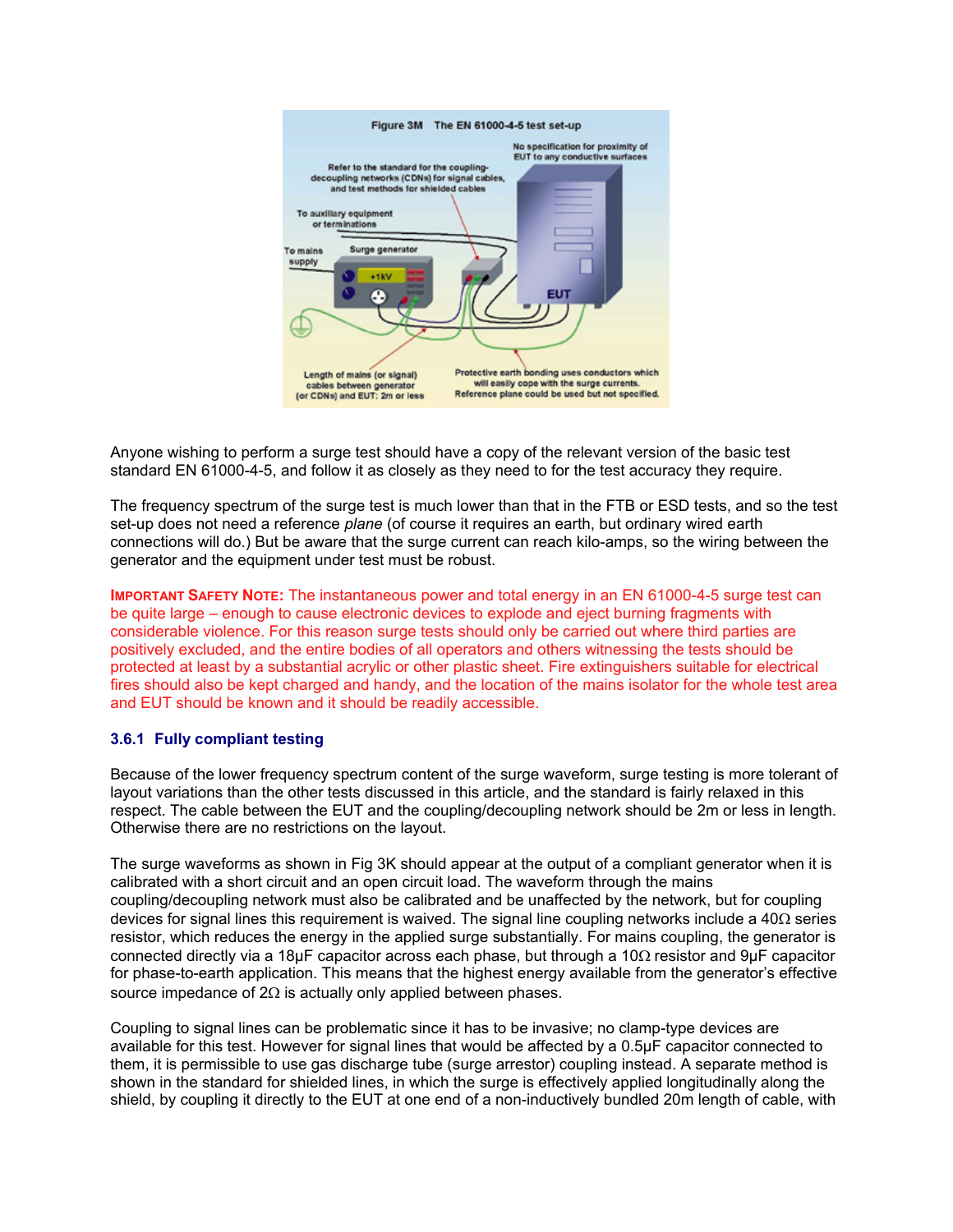the further end grounded. This test is carried out with no series resistor, so that the surge current down the cable shield will be several hundred amps.

The test procedure requires you to take the following steps (see Figure 3N), bearing in mind that an agreed test plan may modify them:

- Apply at least five positive and five negative surges at each coupling point
- Wait for at least a minute between applying each surge, to allow time for any protection devices to recover
- Apply the surges line-to-line (three combinations for 3-phase, one for single phase) and line-to-ground (two combinations for single phase, three for 3-phase)
- Synchronise the surges to the zero crossings and the positive and negative peaks of the mains supply (four possibilities)
- Increase the test voltage in steps up to the specified maximum level, so that all lower test levels are satisfied
- Apply a sufficient number of pulses to find all critical points of the duty cycle of the equipment.

Ignoring the last, which doesn't give any specific guidance for how many pulses would be sufficient, a worst case interpretation of the requirements on a 3-phase supply being tested up to level 4 would imply that a single complete test would take 16 hours, not allowing for set-up and test sequencing time. Test labs know that their customers would be uncomfortable with this, and usually some shortcuts are taken so that not all these steps are followed rigorously. This though means that the various interpretations that the standard encourages can lead to different degrees of stringency in testing.



The rationale for "all lower levels must be satisfied" is that the behaviour of many types of surge suppression is likely to vary between low and high values of surge voltage. A suppresser that would break down and limit the applied voltage when faced with a high level, may not do so at lower voltages, or may at least behave differently. The worst case could well be at just below the breakdown voltage of an installed suppression device. Equally, the EUT response can change either because of circuit operation or because of suppresser behaviour when the surge occurs at varying times during the mains cycle. For example, an unfiltered circuit that looks for zero crossings will have an undesired response when a negative-going surge occurs at the positive peak of the cycle. Unless you are very confident of your EUT's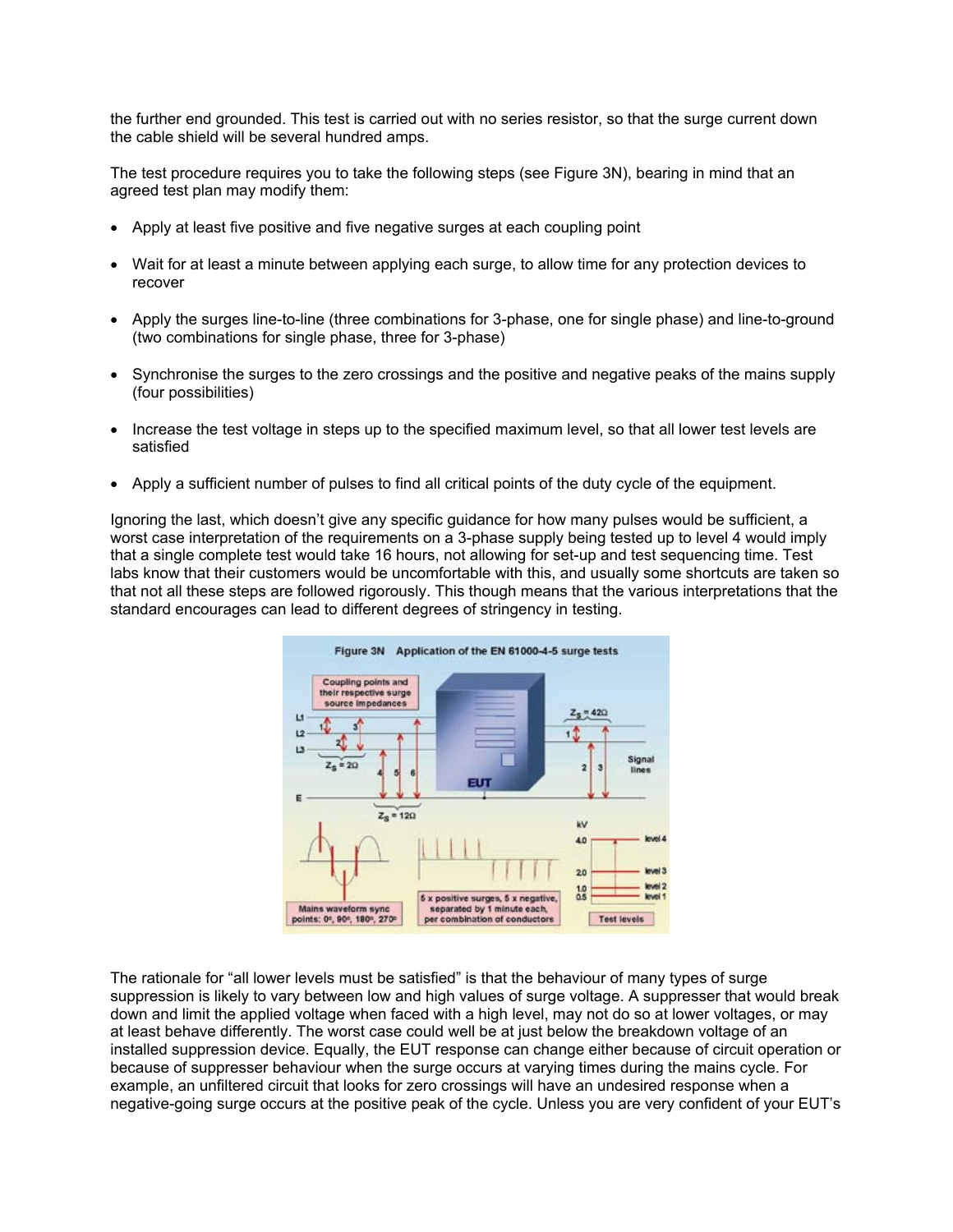performance in these various conditions, it makes sense to apply testing over as wide a range of variables as possible. This is the merit of pre-compliance testing: to inform the test plan for the full compliance test so that confidence can be had in a restricted set of tests which takes a reasonable length of time.

# **3.6.2 On-site testing**

On-site surge testing to EN 61000-4-5 is very easy to do, because of the relatively simple test set-ups required, the portability of the test gear, and the fact that no reference plane or shielded room is required. Annex B of EN 61000-4-5 describes what it calls 'system level testing', which it recommends to demonstrate reliability in an installation rather than compliance with any regulations. However, it may be possible to get an EMC Competent Body to agree to accept on-site testing when following the Technical Construction File (TCF) route to EMC compliance, especially for custom equipment intended for a specific site.

# **3.6.3 Alternative surge test generators**

Because of the very definitely lethal voltages, stored charge, and energy involved in a surge test generator, we do not encourage anyone to build their own (unless they are very experienced with designing high-voltage equipment for safety and will be applying a safety standard such as EN 61010-1 in full). No example do-it-yourself circuits are therefore given here.

Where large inductive loads are switched, the stored energy they contain can do a lot more than merely create some showering arcs in their switch contacts. Joules of energy in the collapsing magnetic fields of motors, transformers, and other power inductive devices can transfer large surges to their power supplies in the arcing of their switches, relays, or contactors, as they open. Here is another example where the standard EN 61000-4-5 test may not represent the surges that a product is exposed to in its intended applications. Surges due to inductive load collapse may be a lot faster than lightning induced surges, and may also have more energy in them. An example of a 10kW motor and on/off contactor was used earlier. Where such large inductive loads may be connected to the same branch of the mains distribution and no special surge protection is applied by the installation, testing with a representative surge generator may help improve reliability in the field and reduce warranty claims. (In the case of a motor, the rotational inertia of its load is not important unless the motor is capable of significant generation efficiency when not energised remotely.)

An extreme example of a problem load is the superconducting magnets used in MRI scanners. These can take several weeks to charge up from kA rated power supplies, and when their field collapses they can put surges of around 1MJ back into their supplies, and any other conductors they can arc across to, in just a few microseconds. This is approximately 10,000 times larger than the energy in an EN 61000-4-5 mains surge test at 1kV, and capable of destroying structural metalwork rather like a direct lightning strike. MRI scanner manufacturers almost certainly take whatever steps are necessary to absorb these surges, if only to protect the electronics in their own product.

At a more mundane level, designing to pass a suitable surge test can be very helpful in reducing field returns due to thunderstorm activity – rarely a serious problem in the UK, but much more so in some other parts of the world, where the infrastructure to deal with such returns is harder to set up.

#### **3.7 Electrostatic discharge (ESD)**

The ESD test aims to simulate the effects of discharges from the fingers of personnel, either directly or via keys or other metal objects held in the hand, the personnel having been charged to a high voltage by tribo-electric charging, usually due to rubbing contacts between their shoes or clothing and dissimilar materials used for flooring, storage, etc.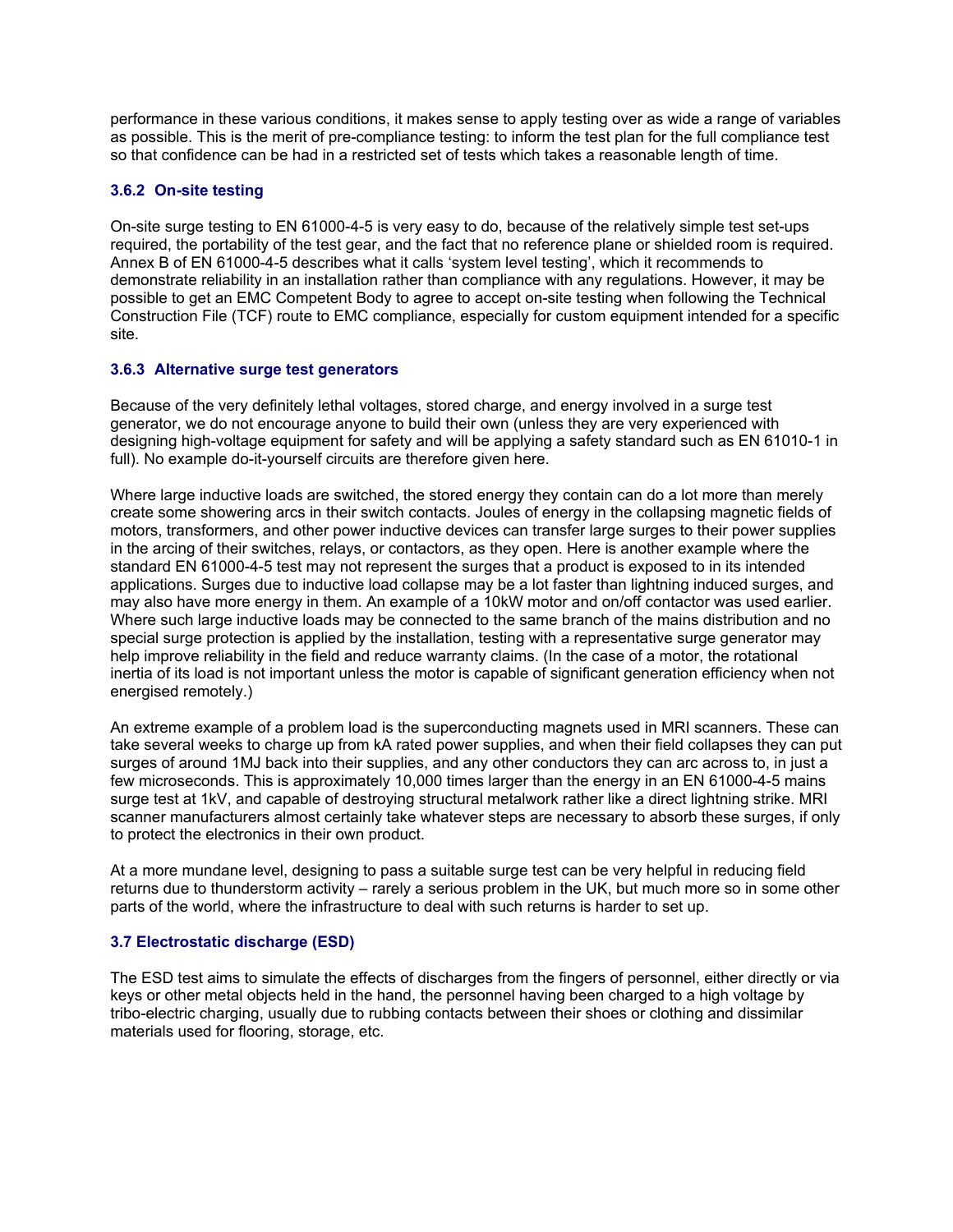

Figure 3P shows the standard waveform for the EN 61000-4-2 ESD test, which is a single unidirectional impulse. Figure 3R shows the basic scheme of an ESD generator or 'gun' and Figure 3S shows the standard bench test set-up. These three figures have all been developed from the EN 61000-4-2 standard.

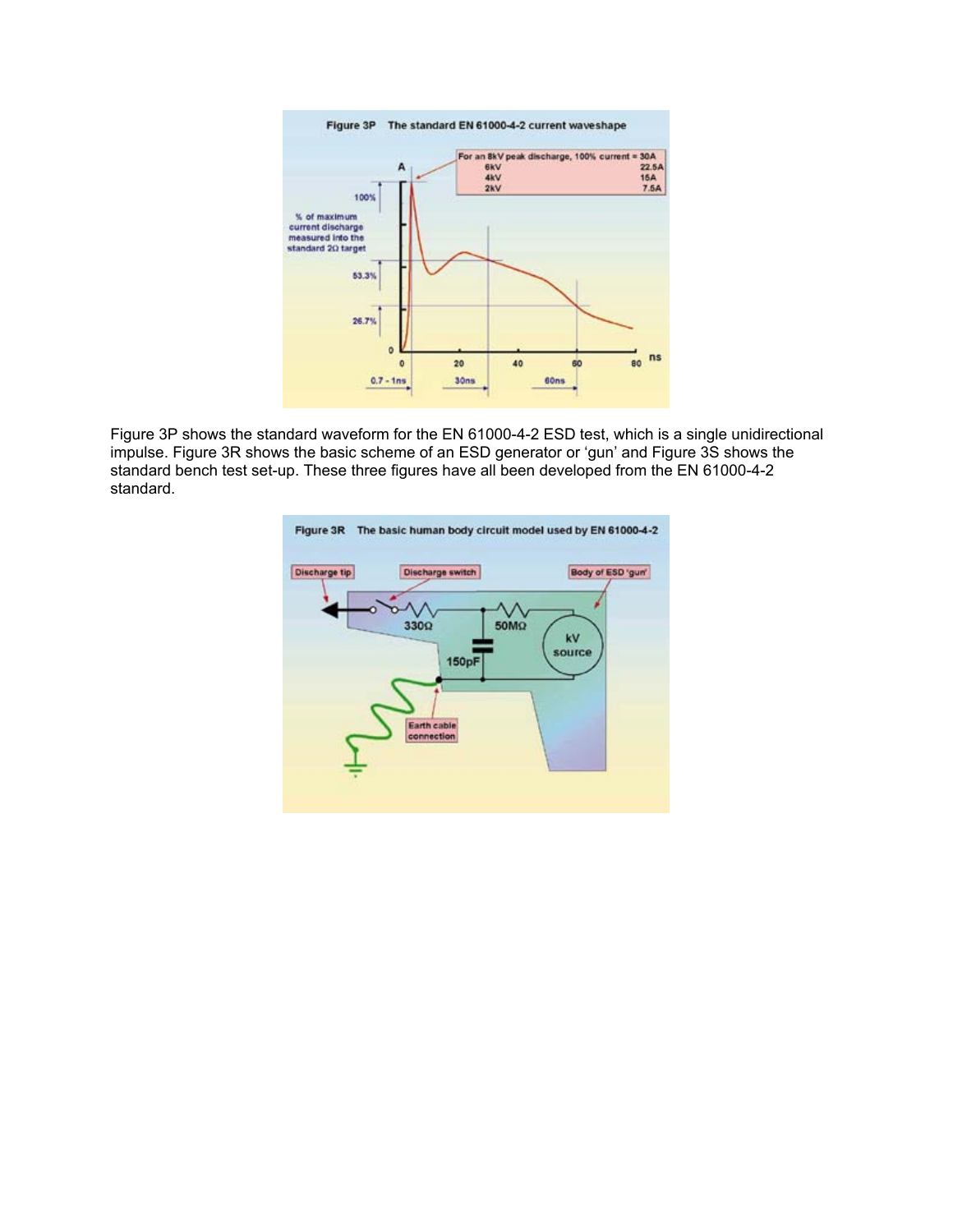

Anyone wishing to perform this type of personnel ESD test should have a copy of the relevant version of the basic test standard EN 61000-4-2, and follow it as closely as they need to for the test accuracy they require. Compliant ESD guns are easy to hire and relatively straightforward to use, and an example of one is shown in Figure 3T.



# **3.7.1 Fully compliant testing**

In contrast to the two previous test types, where the mode of coupling of the transient is reasonably well defined, the ESD test – even done fully according to the standard – is not well controlled. Much depends on the skill and experience of the test engineer, particularly in selecting the test points and in actually applying the stress.

The basic layout is straightforward. The EUT is placed over a ground plane to which the ESD generator is returned. This must project at least 0.5m beyond the EUT or coupling plane, i.e. further than is required for the EFT test. The ground return lead is calibrated with the generator and this should be exactly the same lead as is used for the testing. Different leads will have different inductances, and this could modify the discharge waveform, particularly its trailing edge. The lead should always be kept away from the EUT and other structures (by 0.2m minimum, according to the standard), and the test engineer's body. The separation distance for the EUT above the ground plane, as with the EFT burst test, is 10cm for floor standing and 80cm for table-top apparatus. (The distance of 10cm here is helpfully the same as the thickness of a fork lift truck pallet.) There should also be at least 1m clear area around the EUT.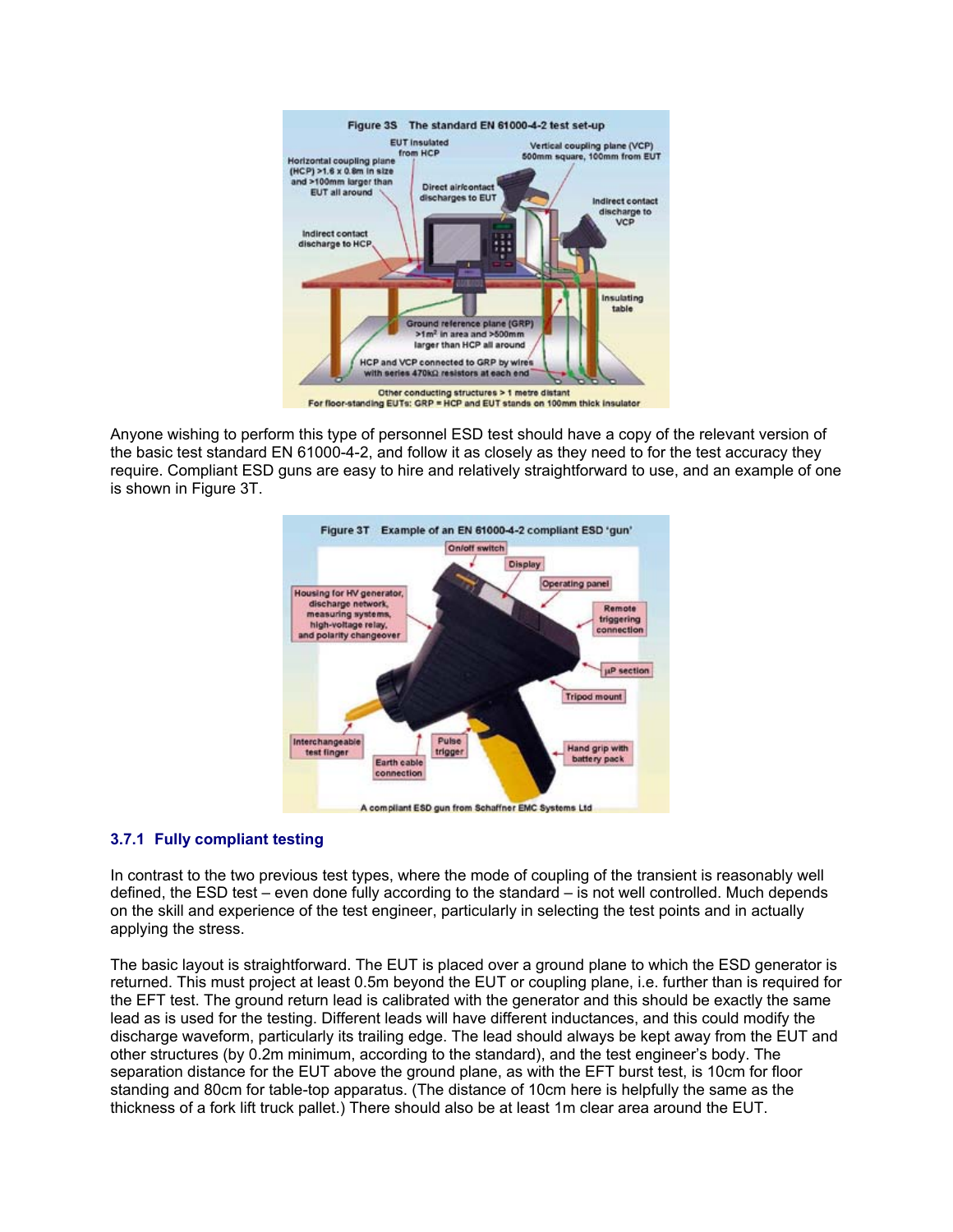For table-top testing, directly underneath the EUT but insulated from it there is a secondary plane, known as the horizontal coupling plane (HCP). This is connected to the ground plane by a bleed resistor lead. The construction of this lead is important: its purpose is to isolate the HCP during the actual discharge but allow charge to bleed off afterwards. The resistors are located at each end of the lead so that the lead's stray inductance and capacitance are isolated from both the HCP and the ground plane. Since the resistors must withstand nearly the full applied ESD voltage, they should be large enough to prevent tracking across their surface. Carbon composition (not carbon or metal film) are good for these components.

The (table-top) EUT is placed on the HCP with its front face 10cm from the edge of the plane. Cables are draped off the HCP and taken away from the test area as necessary. In fact the standard is weak in this respect: although as with other RF tests cable layout and termination can make a large difference to the test outcome, EN 61000-4-2 says virtually nothing about how they should be treated, except that they should be "representative of installation practice".

The procedure followed in the test is divided into direct application of contact and/or air discharges, and indirect contact application to the coupling plane(s). The discharge gun itself is capable of both contact and air discharges. For the contact discharge, the pointed tip makes contact with the test point, and to create a pulse a relay within the unit is closed, which applies the test voltage to the tip. This removes the variability associated with the breakdown of the air gap in the air discharge method, and it is the preferred method wherever a conducting surface is accessible. But if your EUT has insulating surfaces where a discharge might still be possible, the air discharge method using a rounded tip is still necessary. Favourite spots are apertures or seams in a plastic enclosure, behind which there may be metallisation or metal parts, and the gaps between key caps or around windows.

The ESD gun must be held perpendicular to the surface being tested, since any departure from this affects the stray capacitance between the front of the gun and the EUT, and is a source of variability. In addition when doing the air discharge, you should be positive in your handling of the gun. The standard says "the tip shall be approached as fast as possible (without causing mechanical damage) to touch the EUT". This is important, because the stress applied is greatly affected by the approach speed. A wavering, cautious approach will result in large variations of stress between discharges.

The indirect discharge to a vertical coupling plane, and to the HCP for table-top equipment, has also to be performed for all types of product. This is a contact test only, i.e. the air discharge tip is not used. It simulates the effect of a discharge to a nearby conductive object. In the case of a well-insulated product, it is in fact the only test in which a discharge actually occurs. In many cases this is less stressful than a direct discharge and a good product will be unaffected by it, but you cannot assume this until the test has been done. Amendment 1 to the standard modifies the method to make clear that the gun should be held edge-on to the plane, at the centre of the face of the EUT, which is different from the original standard's wording. You will usually have to rotate the EUT to test all four sides; this is likely to be easier than making sure that each appropriate face of the EUT is 10cm from the edge of the HCP.

The actual application of a compliance test should proceed as follows:

- Select a suitable set of points for the test application, and make sure that you document these with reference to a drawing of the product. You may have a good empirical idea of the likely weak points – for instance the edges of aperture, seams or joints, or control or ventilation openings – or you have already done some exploratory testing at a fast pulse rate to actively identify such points.
- At each point and for each test voltage you will apply at least ten pulse discharges, allowing at least a second in between, checking for the EUT's response. Unless you know the most sensitive polarity, apply ten discharges in each polarity. This could be ten positive followed by ten negative, or alternate positive and negative, or any combination in between. Provided that the EUT discharges after each pulse it shouldn't matter how you do it, although this may depend on the design of the EUT.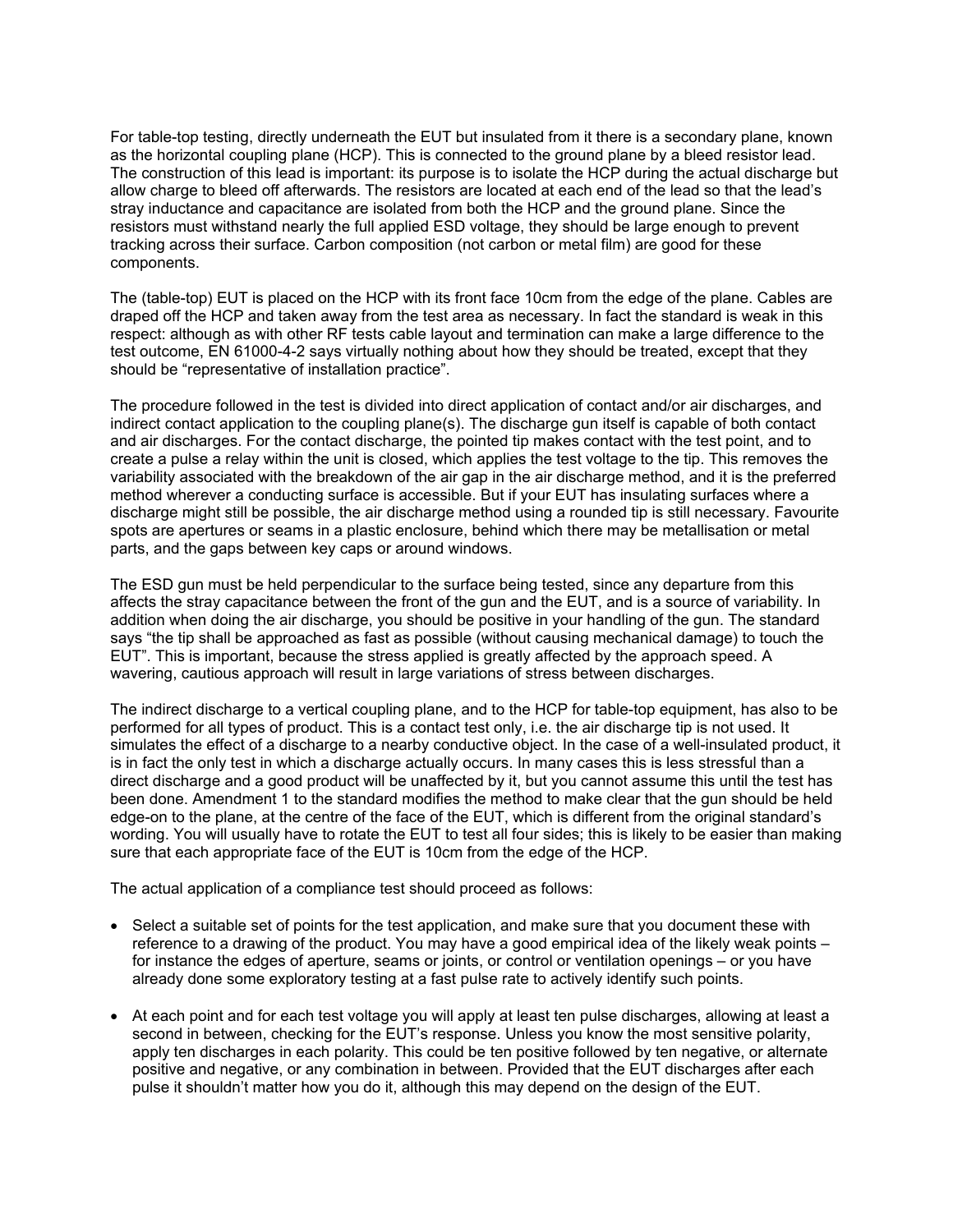• For each point and each of these sets of discharges, start off at the lowest test level (2kV) and ramp up through the levels to the specification value, typically 4kV for contact and 4kV + 8kV for air. This is to check for non-linearities in the stress response and is a requirement of the standard.

The test is only required at such points and surfaces which are accessible to personnel during normal use of the equipment. This may mean that some potentially susceptible points need not be tested directly. A second amendment to the standard, published in November 2000, gives clearer guidance on what is meant by accessible points. It also clarifies the procedure for ungrounded EUTs. If the applied charge cannot bleed off the EUT between pulses – because, for example, it has no external connections – then the stress voltage will change after each pulse application. This will either reduce the applied stress, if the voltage on the EUT rises towards the applied value on consecutive applications of the same polarity, or it will increase it, if the polarity is changed between applications. To deal with this you need to ensure that the EUT is properly discharged each time. The amendment recommends that a bleed resistor cable is attached to the EUT during the test, as long as this will not affect the test outcome. Otherwise, a bleed brush can be applied after each pulse, or an air ioniser can be used.

The root ESD test standard IEC 61000-4-2 has been around since 1995 and it was virtually unchanged from the original IEC 801-2: 1991 document. It has stood the test of time reasonably well, but enough experience has been gained to lead to the desire for a complete revision. A first draft of this revision (IEC 61000-4-2 second edition) was circulated on 5th January 2001. This is a complete re-write of the existing standard: anybody concerned with ESD testing or test equipment should read it. The major novelties are described below.

- The number of tests has been increased to 50 on each test point
- A clear area around the test site is defined
- The generator specification is substantially more detailed
- There are new requirements for calibration
- There are extra requirements on the GRP, HCP, VCP and bleed wires
- In the setup: the EUT cables are to be terminated with CDNs or EM Clamps; there is a new setup for "small" table-top EUTs; the method for ungrounded equipment is included as per A2 to the first edition
- There is more detailed guidance on test methods; for contact discharge, it is no longer necessary to satisfy all lower levels, though it still is for air discharge
- An "escalation strategy" is presented for difficult-to-reproduce failures
- There are several new guidance annexes.

# **3.7.2 On-site ESD testing**

On-site ESD testing to EN 61000-4-2 is very easy to do, because of the relatively simple test set-up required and the easy portability of the test gear (e.g. the ESD 'gun' shown by Figure 3T is battery powered and comes with a spare battery pack so one can be charging while the other is in use). In addition, section 7.2 and Figure 7 of EN 61000-4-2 describe what it calls 'post installation tests' which merely require the addition of a 0.3 x 2 metre reference plane, also quite a portable item. On-site ESD tests are also described in considerable detail in chapter 10 of [5].

# **3.7.3 Alternative ESD test generators**

Figure 3U shows the old favourite, the modified piezoelectric gas lighter. These can be purchased for a very low cost (a few  $E$ ) and easily modified to make a crude ESD gun. Their output waveforms are unknown (although they could perhaps be calibrated by using an EN 61000-4-2 style calibration fixture) and they work on the principle that some sort of ESD testing is a lot better than nothing.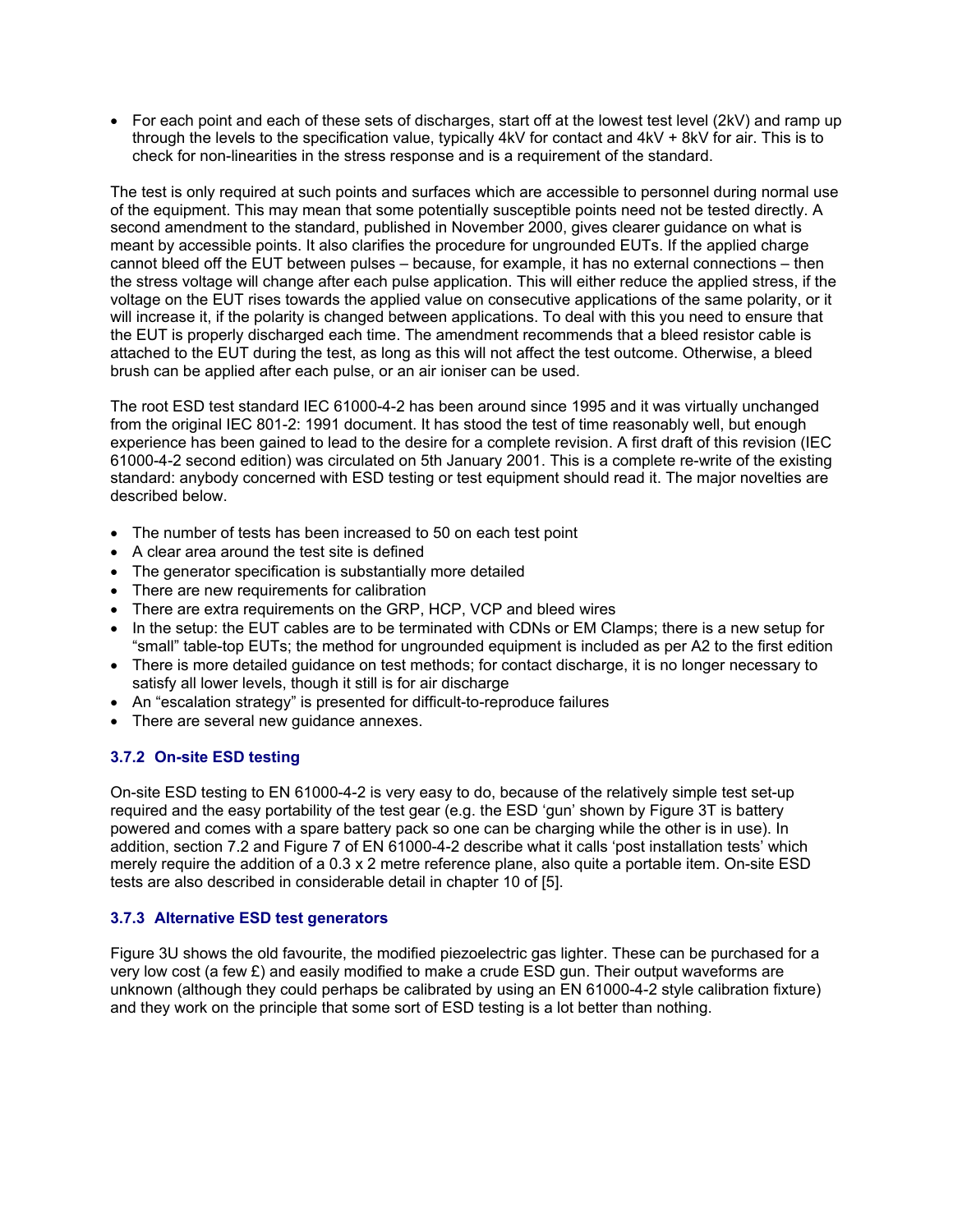

Alternative ESD generators can easily be made using the spark ignition circuits used in gas or oil-fired boilers. Another alternative is to use an automotive ignition coil and circuit, with the coil energised by a simple monostable driving a power FET or relay. It is also possible to make high-voltage generators from TV set circuits, or from ladder networks, or neon lamp power supplies. In all cases a carefully insulated hand-held probe is required, with a hemispherical tip of 8mm diameter to match the air-discharge tip in EN 61000-4-2. Of course, all these different generators will have quite different characteristics, and those that use inductive or piezo-electric components to directly produce the high voltage spark will most probably not achieve the very fast rising edge of the proper ESD test which causes much of the disruption experienced by typical digital circuits.

Home-made ESD guns can have their output voltage controlled in the same way that a 'proper' airdischarge ESD gun can – by setting the instrument to continuous discharge when it produces one spark every second, or fraction of a second depending on the internal HT generator's capability (an automotive spark generator should be capable of 100Hz spark rate) – and then varying the distance of the discharge tip from the target. Since the breakdown of air is approximately 1kV/mm, a gap of 4mm gives sparks at approximately 4kV, and a gap of 15mm gives a spark of 15kV.

With a little practice you will be able to explore the ESD weaknesses of your product very quickly, whether using a compliant ESD gun or a home-made one, by setting the gun to continuous operation and moving the probe tip over the product's surfaces while varying the tip distance from 2 to 10mm so as to expose each tested point to a wide variety of test voltages.

Given the low cost of hiring a compliant ESD gun and the very low cost of the test set-up there seems little point for most companies to make their own ESD gun and then having to worry about whether they are over-testing or under-testing, or just testing their product differently.

But it may be that a home-made ESD simulator is needed to simulate an actual environmental threat, such as the discharges from a particular industrial process, as an aid to reliability in the field rather than any concerns about regulatory compliance. When constructing such simulators, it is important to get the charging capacitance and the impedance of the discharge path reasonably accurate (within 50% is probably the ESD equivalent of perfection), and this may involve some measurements of the construction of whatever it is that is causing the discharge (almost always a metal object) and a reasonable amount of empirical calculations. Note that the polarity of the discharge is often important, as many electronic circuits can behave differently with the same voltage levels but different polarities.

**IMPORTANT SAFETY NOTE:** EN 61000-4-2 ESD discharges are not dangerous (although they are not recommended for anyone fitted with a pacemaker or other implanted or body-worn electronics) but custom-made ESD generators could well be lethal. EN 61010-1 says that voltages up to 15kV peak or DC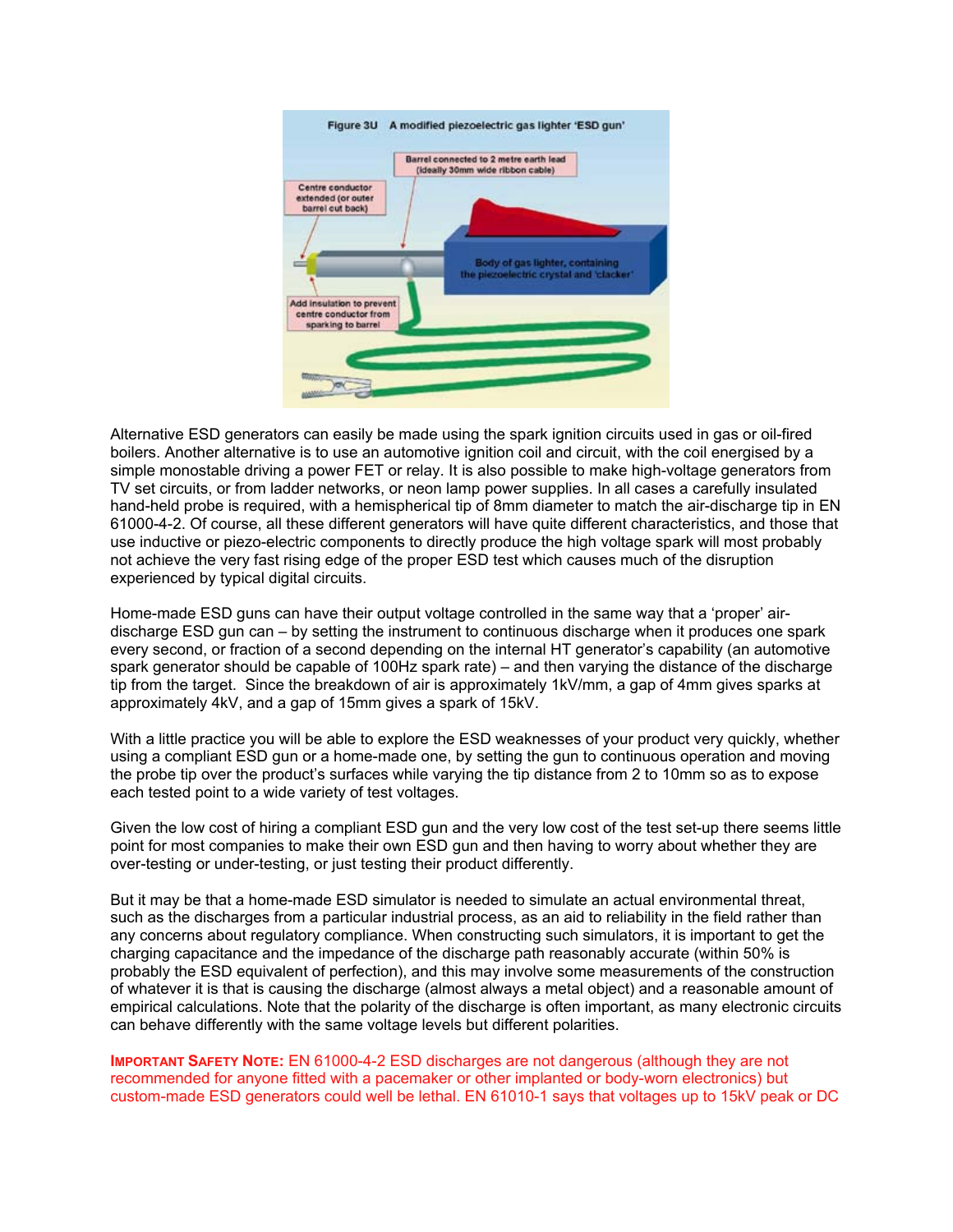are considered unsafe if they can discharge > 45µC (micro-coulombs), and voltages above 15kV are unsafe if the energy associated with them exceeds 350mJ (milli-Joules), and it is probably wise to follow the guidance of this safety standard and take all necessary personnel high-voltage protection measures if these limits are exceeded. 45µC implies a maximum value of capacitance of 3nF at a voltage of 15kV (or 5.6nF at 8kV). For inductively-generated ESD at under 15kV it is probably safest to apply the 350mJ limit.

#### **3.8 Locating faults during immunity testing**

# **3.8.1 Test instruments**

As anyone who has tried has discovered, regular test instruments (digital multimeters, oscilloscopes, logic analysers, etc.) are usually quite useless during immunity testing. Either they are so perturbed by the test itself that it is hard to tell what, if anything, is being measured; or the impedance of their probes so affects the circuits being probed that they respond differently. Another possibility is that the probes themselves act as injection points for the tested disturbance, making the circuit's response much worse.

A few manufacturers have developed tiny probes that are connected to external measuring gear (well away from the effects of the tests being applied) by fibre-optics. Two of these are described in [6] and [7]. Tiny probes used by these types of systems have been developed for measuring voltage, current, and local field strengths, sometimes with bandwidths exceeding 1GHz.

# **3.8.2 Localised immunity testing**

The close-field magnetic and electric field probes as described in [1] can be used as localised sources of disturbances in immunity tests. While the home-made probes in [1] should be robust enough to survive such abuse, if you are using purchased probes check that they are capable of handling the proposed use *before* using them.

Localised immunity testing can be used in a number of ways:

- during design to test proposed circuits or devices
- during development to test prototypes
- during certification  $-$  to help fix compliance problems
- during production to help check the quality of devices at goods-in, and/or products in serial manufacture.

The close-field and current probes shown in figures 1, 2 and 4 of [1] can be connected directly to the output of an FTB generator, generating localised magnetic or electric fields (or in the case of those shown in figure 4 of [1]: magnetic and electric fields simultaneously) corresponding to the FTB waveform. The procedure for using the probes is similar to that used for detecting localised sources of emissions – the probe is scanned carefully over the suspect areas of the product, very close to any devices or conductors, until the most sensitive areas are located. The home-made current probe shown in figure 5 of [1] and proprietary transducers such as those shown in figures 1 and 3 of [4] can also be used to inject FTB disturbances into specific cables (but always check that proprietary transducers are rated for such use).

A 'pin probe' similar to the one shown in figure 2 of [1] could be used to inject FTB signals directly into conductors and component leads, but would need to use a high-voltage capacitor (say, 100pF). It may need to be fitted with a wide-band power attenuator for injecting into some internal signals and PCB components without damaging them.

It is usual to start off with the lowest test level set on the generator, increasing the level until significant responses are discovered, fixing those, and then increasing the test level until the next batch of sensitive areas are discovered. As for close-field emissions testing, not all the areas which cause significant